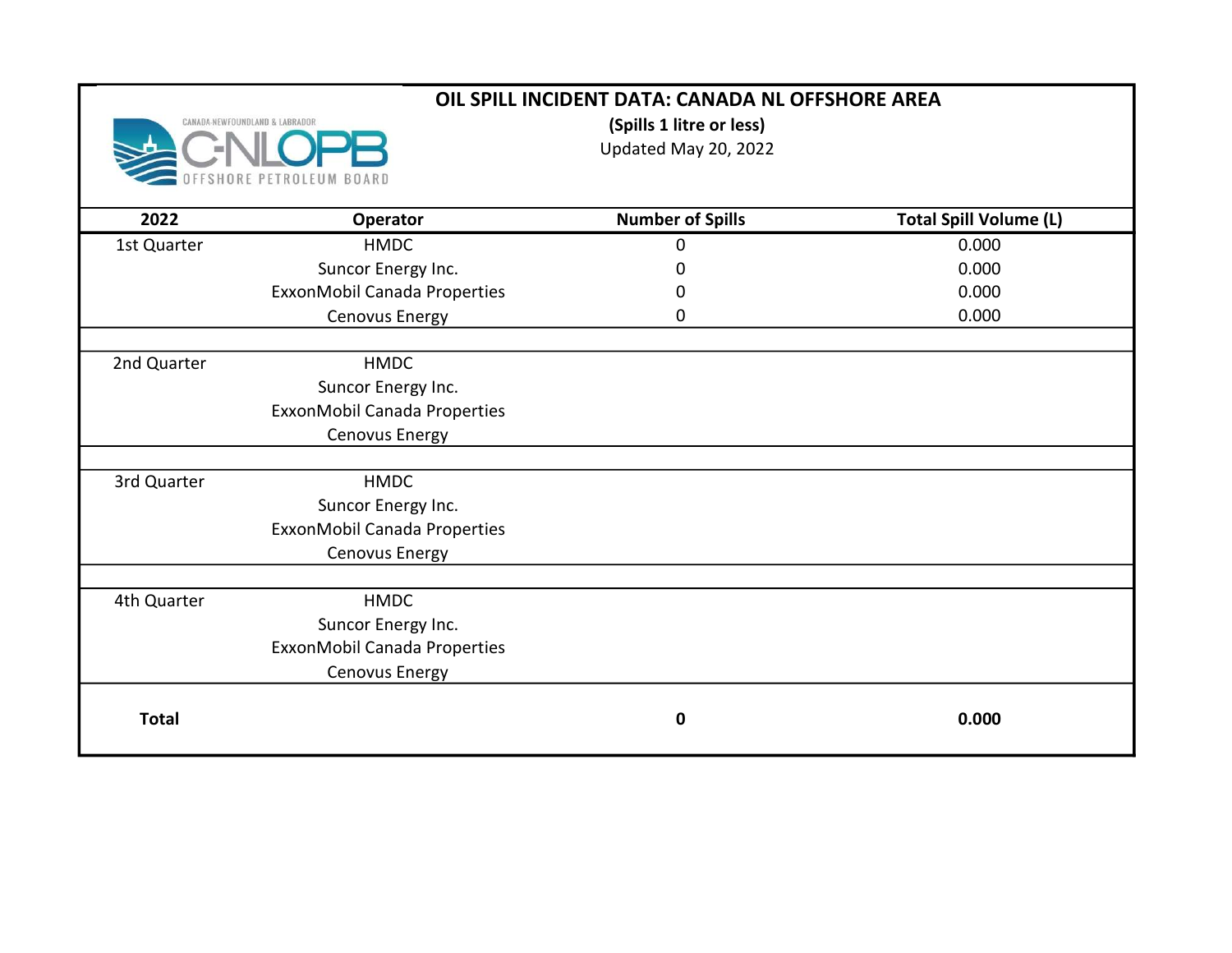

(Spills 1 litre or less)

Updated March 14, 2022

| 2021         | Operator                                      | <b>Number of Spills</b> | <b>Total Spill Volume (L)</b> |
|--------------|-----------------------------------------------|-------------------------|-------------------------------|
| 1st Quarter  | <b>HMDC</b>                                   | 0                       | 0.000                         |
|              | Suncor Energy Inc.                            | 0                       | 0.000                         |
|              | ExxonMobil Canada Properties                  | 0                       | 0.000                         |
|              | <b>Husky Oil Operations</b>                   |                         |                               |
|              | (A wholly owned subsidiary of Cenovus Energy) | 0                       | 0.000                         |
|              |                                               |                         |                               |
| 2nd Quarter  | <b>HMDC</b>                                   | 0                       | 0.000                         |
|              | Suncor Energy Inc.                            | 0                       | 0.000                         |
|              | ExxonMobil Canada Properties                  | 0                       | 0.000                         |
|              | <b>Husky Oil Operations</b>                   |                         |                               |
|              | (A wholly owned subsidiary of Cenovus Energy) | 0                       | 0.000                         |
|              |                                               |                         |                               |
| 3rd Quarter  | <b>HMDC</b>                                   | $\overline{2}$          | 0.650                         |
|              | Suncor Energy Inc.                            | 0                       | 0.000                         |
|              | ExxonMobil Canada Properties                  | 0                       | 0.000                         |
|              | <b>Husky Oil Operations</b>                   |                         |                               |
|              | (A wholly owned subsidiary of Cenovus Energy) | 0                       | 0.000                         |
|              |                                               |                         |                               |
| 4th Quarter  | <b>HMDC</b>                                   | 1                       | 1.000                         |
|              | Suncor Energy Inc.                            | 0                       | 0.000                         |
|              | ExxonMobil Canada Properties                  | 0                       | 0.000                         |
|              | <b>Husky Oil Operations</b>                   |                         |                               |
|              | (A wholly owned subsidiary of Cenovus Energy) | 0                       | 0.000                         |
| <b>Total</b> |                                               | 3                       | 1.650                         |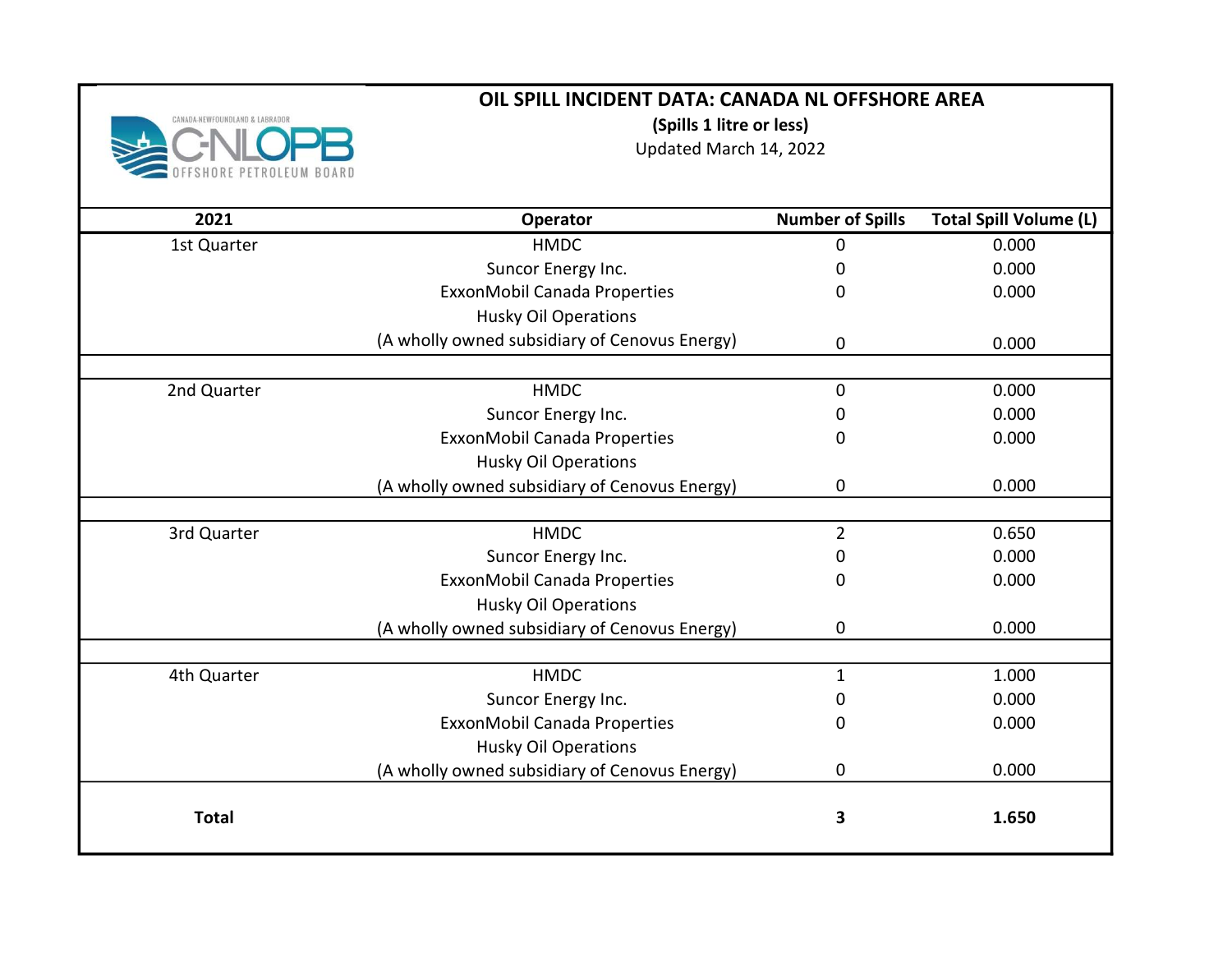(Spills 1 litre or less)

CANADA-NEWFOUNDLAND & LABRADOR BOARD

Updated January 7, 2021

| 2020         | Operator                     | <b>Number of Spills</b> | <b>Total Spill Volume (L)</b> |
|--------------|------------------------------|-------------------------|-------------------------------|
| 1st Quarter  | <b>HMDC</b>                  | 0                       | 0.000                         |
|              | Suncor Energy Inc.           | 2                       | 0.020                         |
|              | ExxonMobil Canada Properties | 0                       | 0.000                         |
|              | <b>Husky Oil Operations</b>  | 3                       | 0.006                         |
|              | ExxonMobil Canada Ltd.       | 1                       | 0.400                         |
|              |                              |                         |                               |
| 2nd Quarter  | <b>HMDC</b>                  | 0                       | 0.000                         |
|              | Suncor Energy Inc.           |                         | 0.010                         |
|              | ExxonMobil Canada Properties | 0                       | 0.000                         |
|              | <b>Husky Oil Operations</b>  | 3                       | 0.025                         |
|              |                              |                         |                               |
| 3rd Quarter  | <b>HMDC</b>                  | 0                       | 0.000                         |
|              | Suncor Energy Inc.           | 0                       | 0.000                         |
|              | ExxonMobil Canada Properties | 0                       | 0.000                         |
|              | <b>Husky Oil Operations</b>  | 0                       | 0.000                         |
|              |                              |                         |                               |
| 4th Quarter  | <b>HMDC</b>                  | 0                       | 0.000                         |
|              | Suncor Energy Inc.           | 0                       | 0.000                         |
|              | ExxonMobil Canada Properties |                         | 0.003                         |
|              | <b>Husky Oil Operations</b>  | 1                       | 0.750                         |
|              |                              |                         |                               |
| <b>Total</b> |                              | 12                      | 1.214                         |
|              |                              |                         |                               |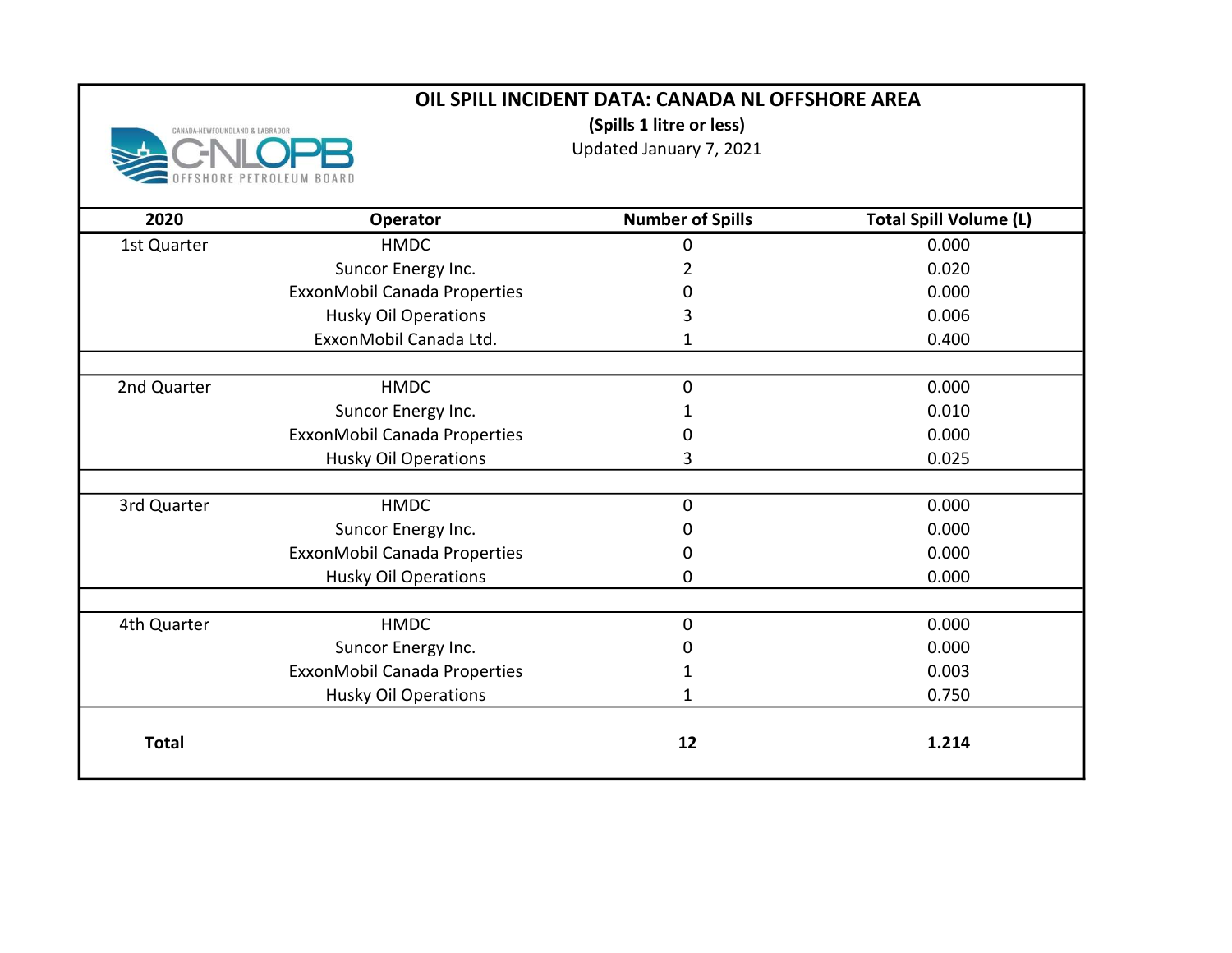

(Spills 1 litre or less)

Updated February 6, 2020

| 2019         | Operator                     | <b>Number of Spills</b> | <b>Total Spill Volume (L)</b> |
|--------------|------------------------------|-------------------------|-------------------------------|
| 1st Quarter  | <b>HMDC</b>                  | 0                       | 0.000                         |
|              | Suncor Energy Inc.           | 0                       | 0.000                         |
|              | ExxonMobil Canada Properties | 0                       | 0.000                         |
|              | <b>Husky Oil Operations</b>  | 0                       | 0.000                         |
|              |                              |                         |                               |
| 2nd Quarter  | <b>HMDC</b>                  | $\mathbf 0$             | 0.000                         |
|              | Suncor Energy Inc.           |                         | 0.010                         |
|              | ExxonMobil Canada Properties | 0                       | 0.000                         |
|              | <b>Husky Oil Operations</b>  | 0                       | 0.000                         |
|              |                              |                         |                               |
| 3rd Quarter  | <b>HMDC</b>                  | 4                       | 0.058                         |
|              | Suncor Energy Inc.           | 2                       | 0.044                         |
|              | ExxonMobil Canada Properties | 0                       | 0.000                         |
|              | <b>Husky Oil Operations</b>  | 2                       | 0.778                         |
|              |                              |                         |                               |
| 4th Quarter  | <b>HMDC</b>                  | 0                       | 0.000                         |
|              | Suncor Energy Inc.           | 0                       | 0.000                         |
|              | ExxonMobil Canada Ltd.       | 1                       | 0.500                         |
|              | ExxonMobil Canada Properties | 2                       | 0.975                         |
|              | <b>Husky Oil Operations</b>  | 0                       | 0.000                         |
| <b>Total</b> |                              | 12                      | 2.365                         |
|              |                              |                         |                               |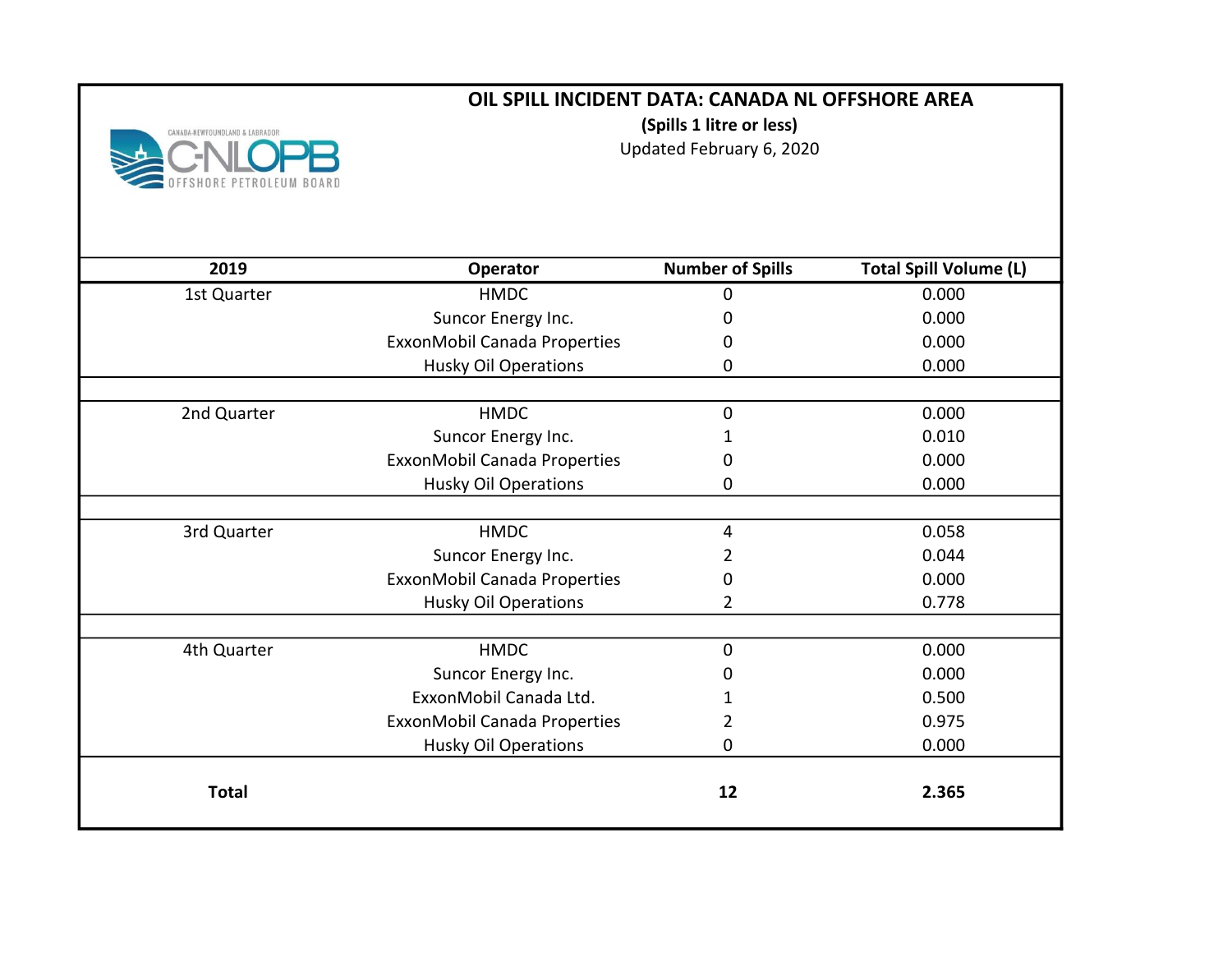(Spills 1 litre or less)

Updated January 15, 2019

| 2018         | Operator                     | <b>Number of Spills</b> | <b>Total Spill Volume (L)</b> |
|--------------|------------------------------|-------------------------|-------------------------------|
| 1st Quarter  | <b>HMDC</b>                  | 0                       | 0.000                         |
|              | Suncor Energy Inc.           | 0                       | 0.000                         |
|              | ExxonMobil Canada Properties | 0                       | 0.000                         |
|              | <b>Husky Oil Operations</b>  | 0                       | 0.000                         |
|              |                              |                         |                               |
| 2nd Quarter  | <b>HMDC</b>                  | 0                       | 0.000                         |
|              | Suncor Energy Inc.           | O                       | 0.000                         |
|              | ExxonMobil Canada Properties | 0                       | 0.000                         |
|              | <b>Husky Oil Operations</b>  | 0                       | 0.000                         |
|              |                              |                         |                               |
| 3rd Quarter  | <b>HMDC</b>                  | 0                       | 0.000                         |
|              | Suncor Energy Inc.           | 0                       | 0.000                         |
|              | ExxonMobil Canada Properties | 0                       | 0.000                         |
|              | <b>Husky Oil Operations</b>  | 0                       | 0.000                         |
|              |                              |                         |                               |
| 4th Quarter  | <b>HMDC</b>                  | 0                       | 0.000                         |
|              | Suncor Energy Inc.           | 0                       | 0.000                         |
|              | ExxonMobil Canada Properties | 0                       | 0.000                         |
|              | <b>Husky Oil Operations</b>  | 1                       | 0.002                         |
|              |                              |                         |                               |
| <b>Total</b> |                              | 1                       | 0.002                         |
|              |                              |                         |                               |

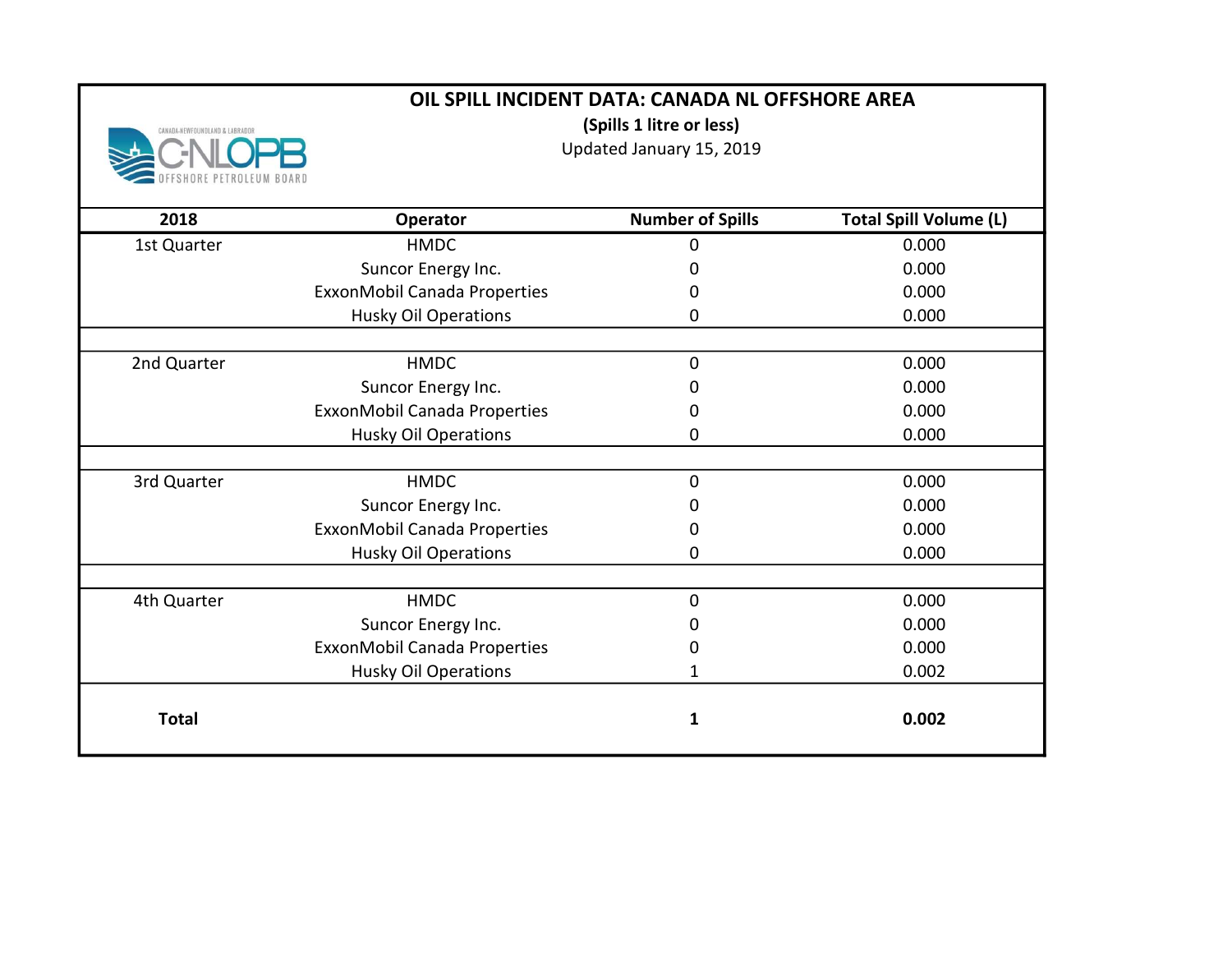| CANADA-NEWFOUNDLAND & LABRADOI | OIL SPILL INCIDENT DATA: NL OFFSHORE AREA<br>(Spills 1 litre or less)<br>Updated January 15, 2018 |                         |                               |
|--------------------------------|---------------------------------------------------------------------------------------------------|-------------------------|-------------------------------|
|                                |                                                                                                   |                         |                               |
| 2017                           | Operator                                                                                          | <b>Number of Spills</b> | <b>Total Spill Volume (L)</b> |
| 1st Quarter                    | <b>HMDC</b>                                                                                       | 0                       | 0.000                         |
|                                | Suncor Energy Inc.                                                                                | 1                       | 0.050                         |
|                                | Husky Oil Operations                                                                              | 0                       | 0.000                         |
|                                |                                                                                                   |                         |                               |
| 2nd Quarter                    | <b>HMDC</b>                                                                                       | 1                       | 0.002                         |
|                                | Suncor Energy Inc.                                                                                | 0                       | 0.000                         |
|                                | ExxonMobil Canada Properties                                                                      | 1                       | 0.004                         |
|                                | <b>Husky Oil Operations</b>                                                                       | 0                       | 0.000                         |
|                                |                                                                                                   |                         |                               |
| 3rd Quarter                    | <b>HMDC</b>                                                                                       | $\mathbf 1$             | 0.081                         |
|                                | Suncor Energy Inc.                                                                                | 1                       | 0.003                         |
|                                | ExxonMobil Canada Properties                                                                      | 0                       | 0.000                         |
|                                | <b>Husky Oil Operations</b>                                                                       | 0                       | 0.000                         |
|                                |                                                                                                   |                         |                               |
| 4th Quarter                    | <b>HMDC</b>                                                                                       | $\mathbf 0$             | 0.000                         |
|                                | Suncor Energy Inc.                                                                                | 1                       | 1.000                         |
|                                | ExxonMobil Canada Properties                                                                      | 0                       | 0.000                         |
|                                | <b>Husky Oil Operations</b>                                                                       | 0                       | 0.000                         |
| <b>Total</b>                   |                                                                                                   | 6                       | 1.140                         |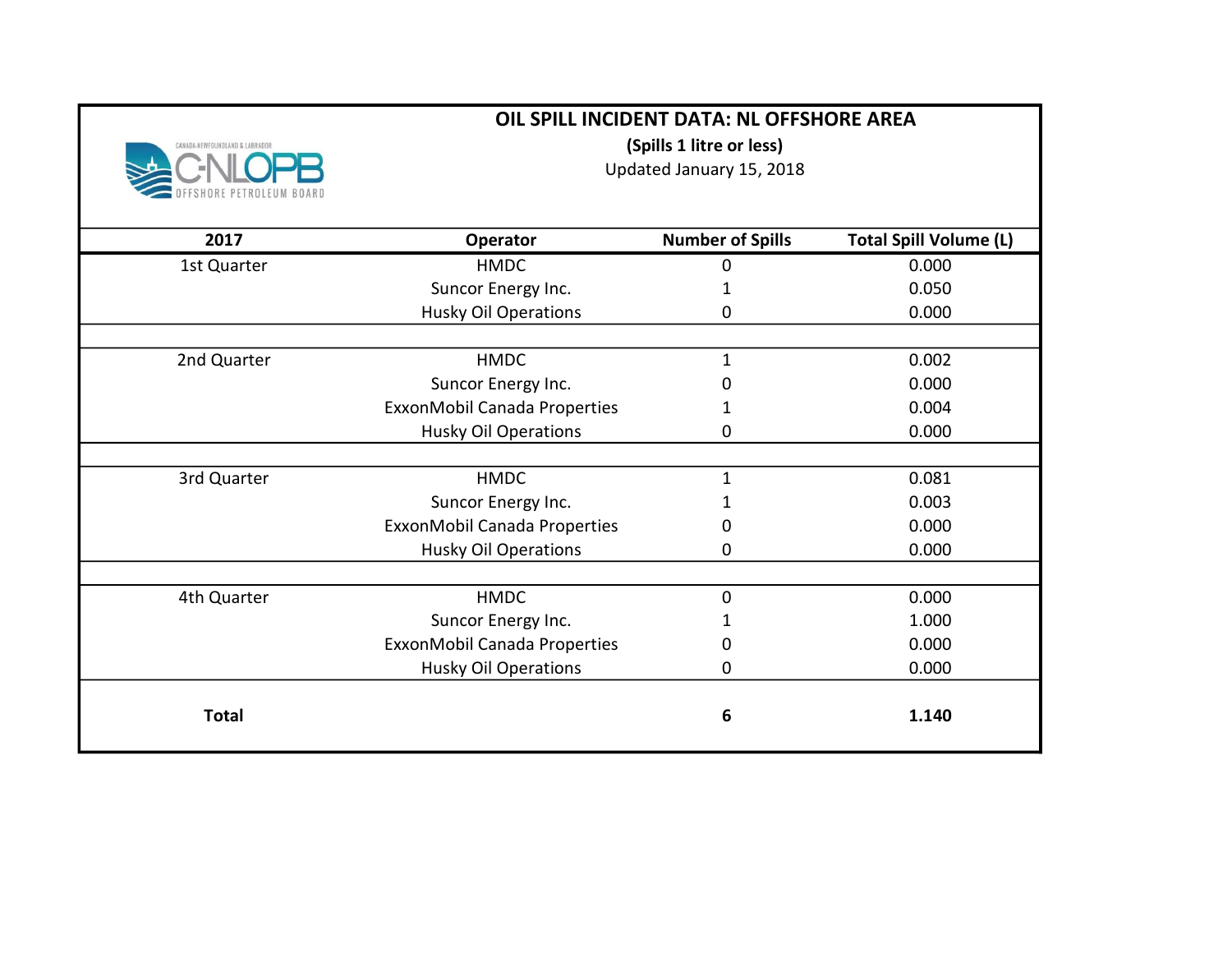|                                | OIL SPILL INCIDENT DATA: NL OFFSHORE AREA |                         |                               |
|--------------------------------|-------------------------------------------|-------------------------|-------------------------------|
| CANADA-NEWFOUNDLAND & LABRADOR | (Spills 1 litre or less)                  |                         |                               |
|                                |                                           | Updated January 4, 2017 |                               |
|                                |                                           |                         |                               |
| 2016                           | Operator                                  | <b>Number of Spills</b> | <b>Total Spill Volume (L)</b> |
| 1st Quarter                    | <b>HMDC</b>                               | 0                       |                               |
|                                | Suncor Energy Inc.                        |                         | 0.100                         |
|                                | <b>Husky Oil Operations</b>               | 0                       |                               |
|                                |                                           |                         |                               |
| 2nd Quarter                    | <b>HMDC</b>                               | 0                       |                               |
|                                | Suncor Energy Inc.                        | 0                       |                               |
|                                | <b>Husky Oil Operations</b>               | 0                       |                               |
| 3rd Quarter                    | <b>HMDC</b>                               | 1                       | 0.006                         |
|                                | Suncor Energy Inc.                        | 0                       |                               |
|                                | <b>Husky Oil Operations</b>               | 1                       | 0.250                         |
| 4th Quarter                    | <b>HMDC</b>                               | 0                       |                               |
|                                | Suncor Energy Inc.                        | 0                       |                               |
|                                | <b>Husky Oil Operations</b>               | 0                       |                               |
| <b>Total</b>                   |                                           | 3                       | 0.356                         |
|                                |                                           |                         |                               |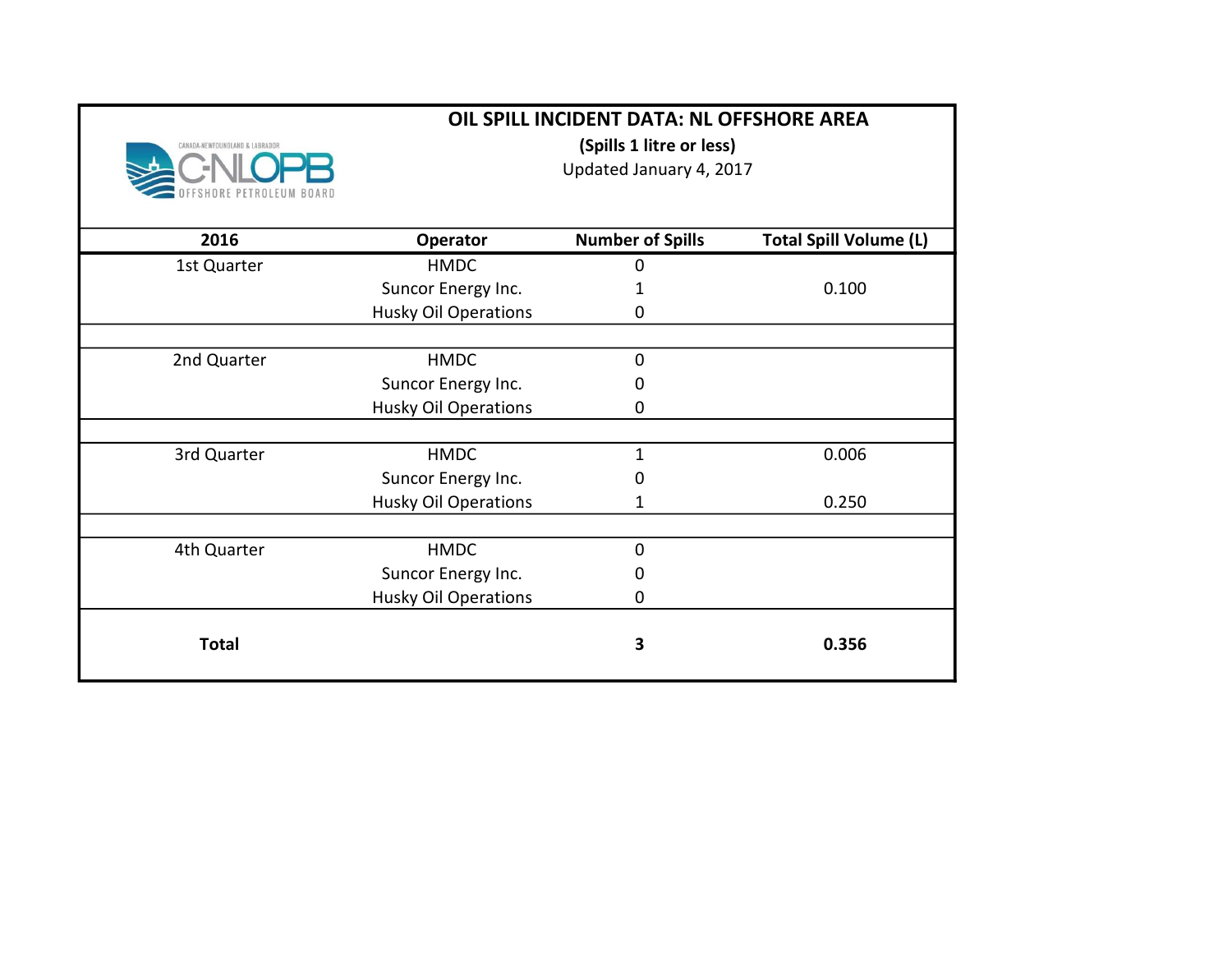|                                | OIL SPILL INCIDENT DATA: NL OFFSHORE AREA           |                         |                               |
|--------------------------------|-----------------------------------------------------|-------------------------|-------------------------------|
| CANADA-NEWFOUNDLAND & LABRADOR | (Spills 1 litre or less)<br>Updated January 7, 2016 |                         |                               |
| 2015                           | Operator                                            | <b>Number of Spills</b> | <b>Total Spill Volume (L)</b> |
| 1st Quarter                    | <b>HMDC</b>                                         | 0                       |                               |
|                                | Suncor Energy Inc.                                  | 0                       |                               |
|                                | <b>Husky Oil Operations</b>                         | 0                       |                               |
| 2nd Quarter                    | <b>HMDC</b>                                         | 0                       |                               |
|                                | Suncor Energy Inc.                                  | 0                       |                               |
|                                | <b>Husky Oil Operations</b>                         | 0                       |                               |
| 3rd Quarter                    | <b>HMDC</b>                                         | $\Omega$                |                               |
|                                | Staoil Canada Ltd.                                  |                         | 0.100                         |
|                                | Suncor Energy Inc.                                  | 0                       |                               |
|                                | <b>Husky Oil Operations</b>                         | 0                       |                               |
| 4th Quarter                    | <b>HMDC</b>                                         | $\overline{0}$          |                               |
|                                | Suncor Energy Inc.                                  | 0                       |                               |
|                                | <b>Husky Oil Operations</b>                         | 0                       |                               |
| <b>Total</b>                   |                                                     | 1                       | 0.100                         |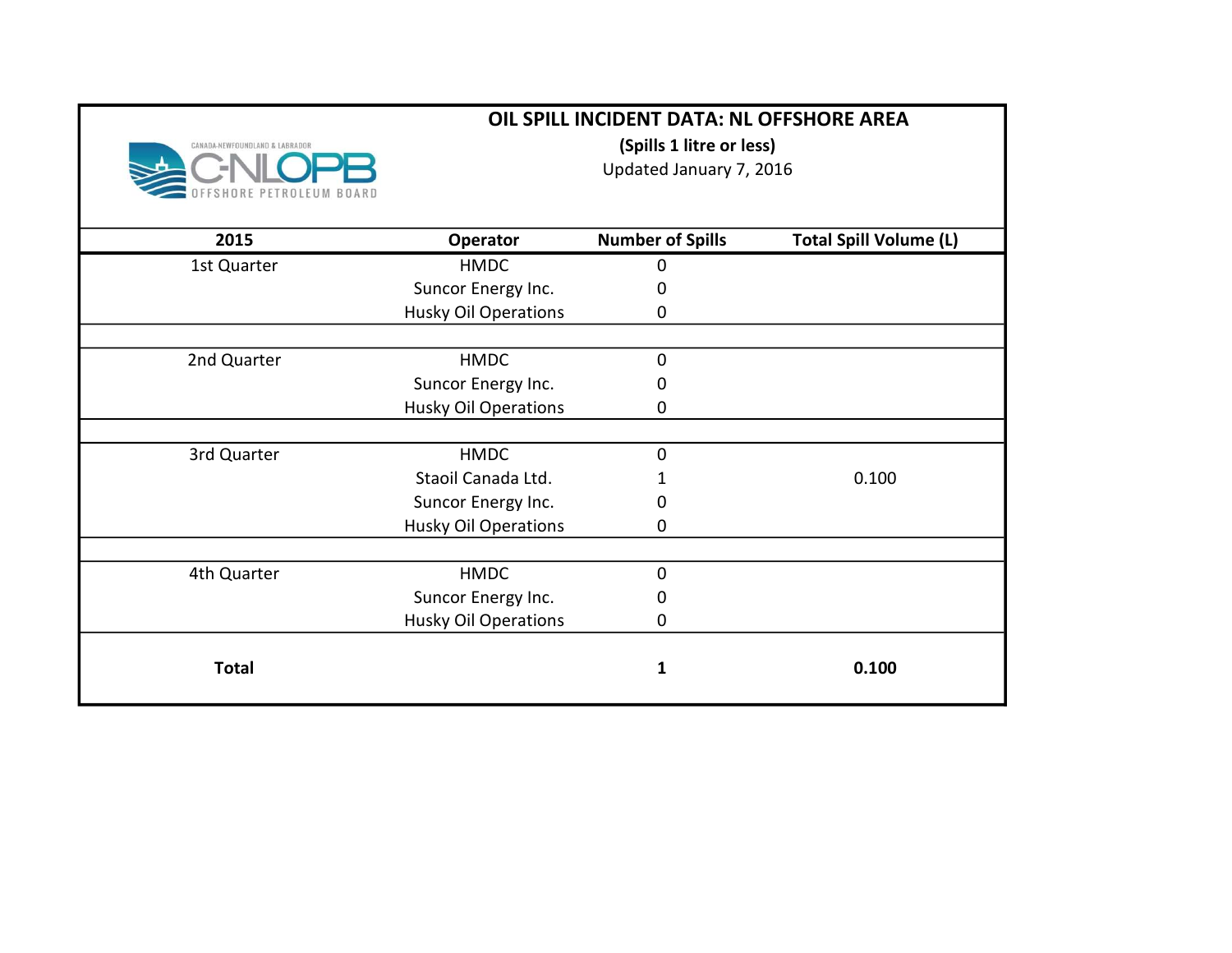

(Spills 1 litre or less)

Updated January 7, 2015

| 2014         | Operator             | <b>Number of Spills</b> | <b>Total Spill Volume (L)</b> |
|--------------|----------------------|-------------------------|-------------------------------|
| 1st Quarter  | <b>HMDC</b>          | $\theta$                |                               |
|              | Suncor Energy Inc.   | 3                       | 2.500                         |
|              | Husky Oil Operations | $\boldsymbol{0}$        |                               |
|              |                      |                         |                               |
| 2nd Quarter  | <b>HMDC</b>          | $\boldsymbol{0}$        |                               |
|              | Suncor Energy Inc.   |                         | 0.100                         |
|              | Husky Oil Operations | $\boldsymbol{0}$        |                               |
|              |                      |                         |                               |
| 3rd Quarter  | <b>HMDC</b>          | $\boldsymbol{0}$        |                               |
|              | Suncor Energy Inc.   | 0                       |                               |
|              | Husky Oil Operations |                         | 0.050                         |
|              |                      |                         |                               |
| 4th Quarter  | <b>HMDC</b>          | $\overline{2}$          | 0.504                         |
|              | Suncor Energy Inc.   | $\boldsymbol{0}$        |                               |
|              | Husky Oil Operations | $\boldsymbol{0}$        |                               |
| <b>Total</b> |                      | 7                       | 3.154                         |
|              |                      |                         |                               |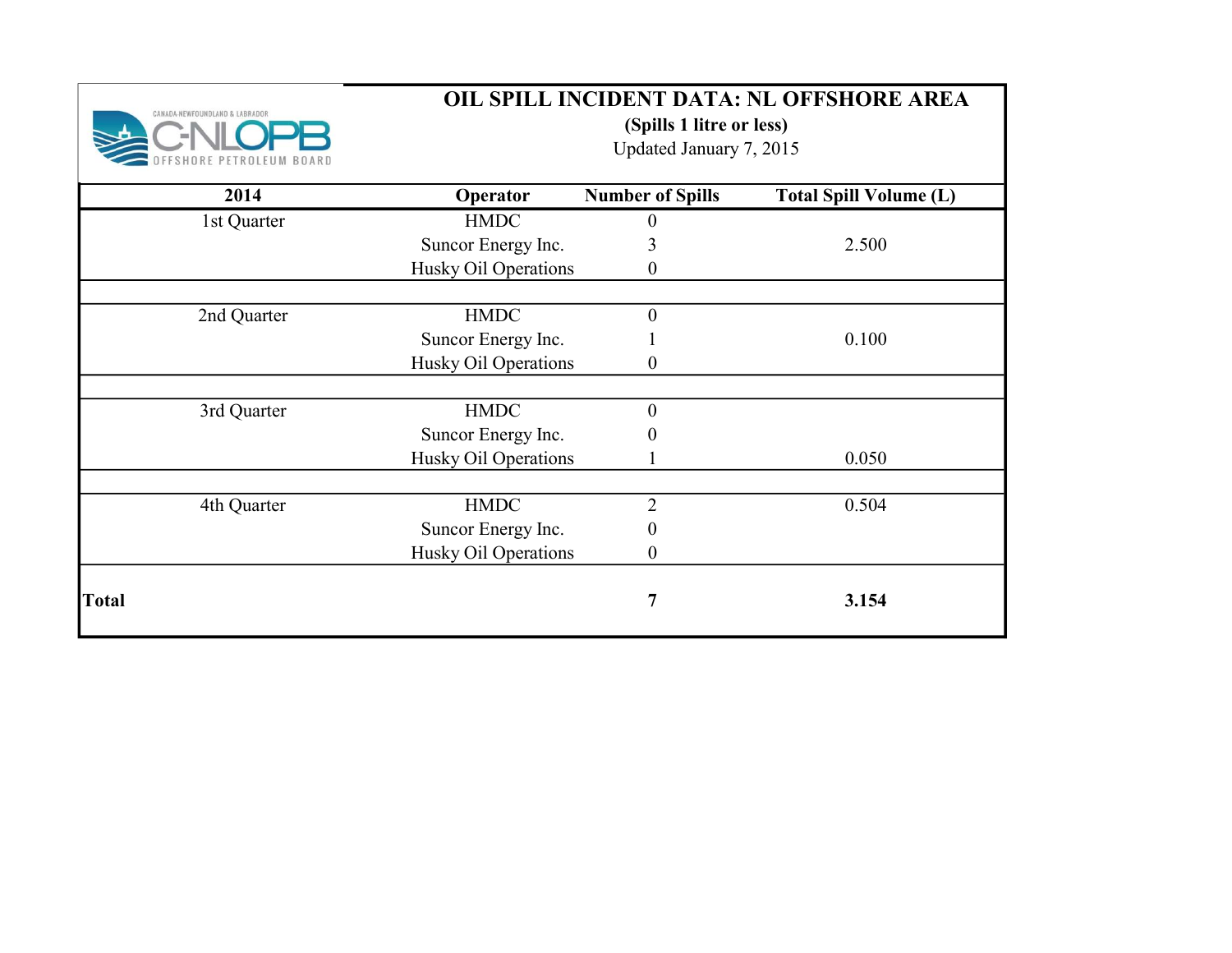| CANADA-NEWFOUNDLAND<br>and LABRADOR<br>OFFSHORE<br>ETROLEUM | OIL SPILL INCIDENT DATA: NL OFFSHORE AREA<br>(Spills 1 litre or less)<br>Updated January 7, 2014 |                         |                               |  |  |
|-------------------------------------------------------------|--------------------------------------------------------------------------------------------------|-------------------------|-------------------------------|--|--|
| 2013                                                        | Operator                                                                                         | <b>Number of Spills</b> | <b>Total Spill Volume (L)</b> |  |  |
| 1st Quarter                                                 | <b>HMDC</b>                                                                                      | $\theta$                |                               |  |  |
|                                                             | Suncor Energy Inc.                                                                               | $\overline{2}$          | 0.040                         |  |  |
|                                                             | Husky Oil Operations                                                                             | $\boldsymbol{0}$        |                               |  |  |
|                                                             |                                                                                                  |                         |                               |  |  |
| 2nd Quarter                                                 | <b>HMDC</b>                                                                                      | $\boldsymbol{0}$        |                               |  |  |
|                                                             | Suncor Energy Inc.                                                                               |                         | 0.022                         |  |  |
|                                                             | Husky Oil Operations                                                                             | $\boldsymbol{0}$        |                               |  |  |
| 3rd Quarter                                                 | <b>HMDC</b>                                                                                      | $\boldsymbol{0}$        |                               |  |  |
|                                                             | Suncor Energy Inc.                                                                               |                         | 0.170                         |  |  |
|                                                             | Husky Oil Operations                                                                             | $\theta$                |                               |  |  |
|                                                             |                                                                                                  |                         |                               |  |  |
| 4th Quarter                                                 | <b>HMDC</b>                                                                                      | $\overline{0}$          | 0.000                         |  |  |
|                                                             | Suncor Energy Inc.                                                                               |                         |                               |  |  |
|                                                             | Husky Oil Operations                                                                             |                         | 0.018                         |  |  |
| Total                                                       |                                                                                                  | 5                       | 0.250                         |  |  |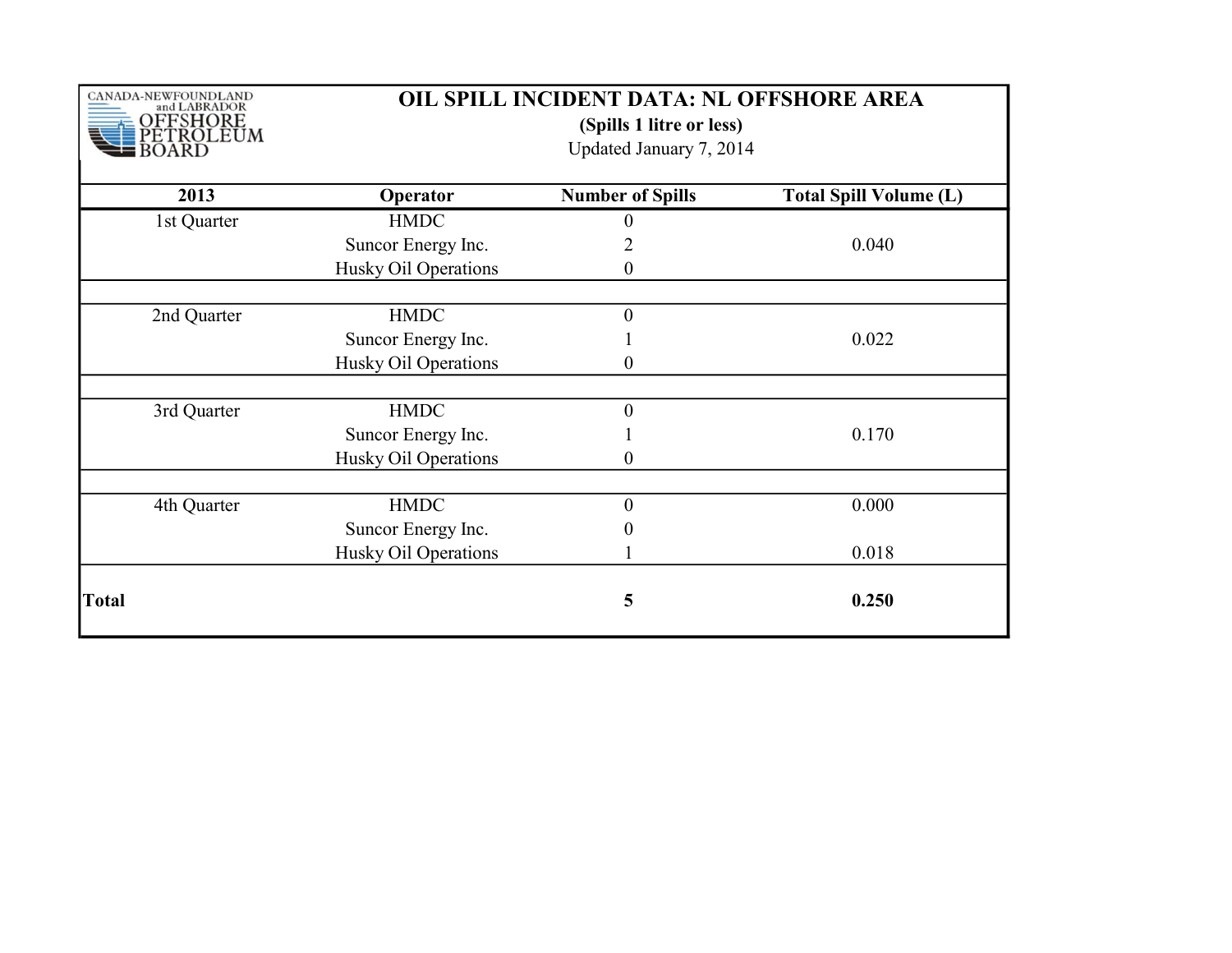| CANADA-NEWFOUNDLAND<br>and LABRADOR<br>OFFSHORE<br>ROLEUM | OIL SPILL INCIDENT DATA: NL OFFSHORE AREA<br>(Spills 1 litre or less)<br>Updated January 25, 2013 |                         |                               |
|-----------------------------------------------------------|---------------------------------------------------------------------------------------------------|-------------------------|-------------------------------|
| 2012                                                      | Operator                                                                                          | <b>Number of Spills</b> | <b>Total Spill Volume (L)</b> |
| 1st Quarter                                               | <b>HMDC</b>                                                                                       |                         | 0.500                         |
|                                                           | Suncor Energy Inc.                                                                                |                         | 0.500                         |
|                                                           | Husky Oil Operations                                                                              | 0                       | 0.000                         |
| 2nd Quarter                                               | <b>HMDC</b>                                                                                       | $\theta$                | 0.000                         |
|                                                           | Suncor Energy Inc.                                                                                | 2                       | 0.004                         |
|                                                           | Husky Oil Operations                                                                              | 0                       | 0.000                         |
| 3rd Quarter                                               | <b>HMDC</b>                                                                                       | $\theta$                | 0.000                         |
|                                                           | Suncor Energy Inc.                                                                                | $\theta$                | 0.000                         |
|                                                           | Husky Oil Operations                                                                              | 0                       | 0.000                         |
| 4th Quarter                                               | <b>HMDC</b>                                                                                       | $\theta$                | 0.000                         |
|                                                           | Suncor Energy Inc.                                                                                |                         | 0.000                         |
|                                                           | Husky Oil Operations                                                                              | $\overline{0}$          | 0.000                         |
| <b>Total</b>                                              |                                                                                                   | 4                       | 1.004                         |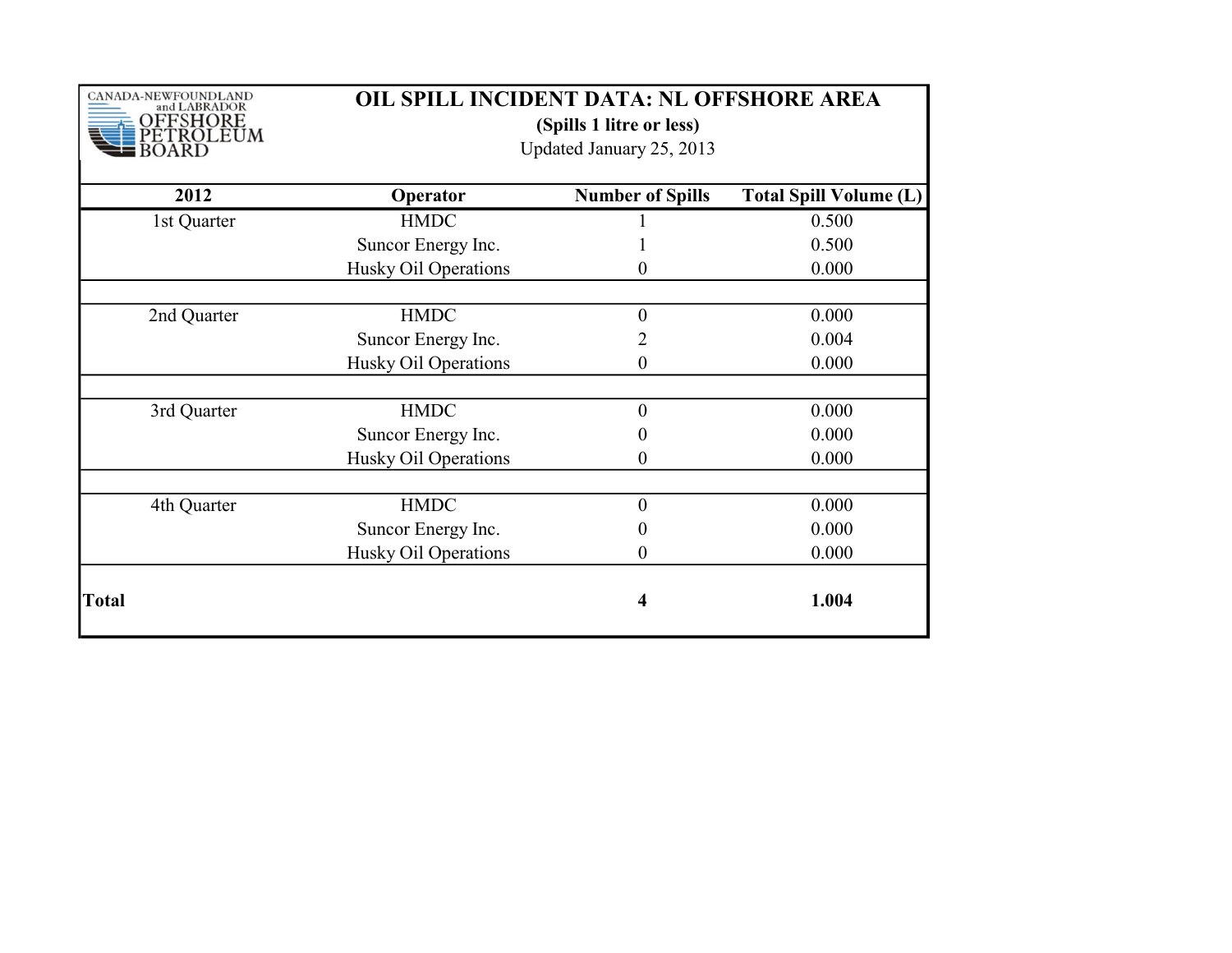| CANADA-NEWFOUNDLAND<br><b>LABRADOR</b><br>SHORE<br><b>OLEUM</b> | OIL SPILL INCIDENT DATA: NL OFFSHORE AREA<br>(Spills 1 litre or less)<br>Updated July 4, 2019 |                         |                               |  |
|-----------------------------------------------------------------|-----------------------------------------------------------------------------------------------|-------------------------|-------------------------------|--|
| 2011                                                            | Operator                                                                                      | <b>Number of Spills</b> | <b>Total Spill Volume (L)</b> |  |
| 1st Quarter                                                     | <b>HMDC</b>                                                                                   | 0                       | 0.00                          |  |
|                                                                 | Suncor Energy Inc.                                                                            |                         | 1.50                          |  |
|                                                                 | Husky Oil Operations (Note: 1)                                                                |                         | 1.00                          |  |
| 2nd Quarter                                                     | <b>HMDC</b>                                                                                   | $\overline{0}$          | 0.00                          |  |
|                                                                 | Suncor Energy Inc.                                                                            | 0                       | 0.00                          |  |
|                                                                 | Husky Oil Operations (Note: 2)                                                                |                         | 1.00                          |  |
| 3rd Quarter                                                     | HMDC (Note:3)                                                                                 |                         | 0.18                          |  |
|                                                                 | Suncor Energy Inc.                                                                            | 0                       | 0.00                          |  |
|                                                                 | Husky Oil Operations (Note: 4)                                                                | 2                       | 0.58                          |  |
| 4th Quarter                                                     | <b>HMDC</b>                                                                                   | $\boldsymbol{0}$        | 0.00                          |  |
|                                                                 | Suncor Energy Inc.                                                                            | 0                       | 0.00                          |  |
|                                                                 | Husky Oil Operations                                                                          | 0                       | 0.00                          |  |
| <b>Total</b>                                                    |                                                                                               | 7                       | 4.26                          |  |

Note: 1 A spill has been reclassified as nonhydrocarbon.

Note: 2 A spill has been reclassified as nonhydrocarbon.

Note: 3 A spill has been reclassified as nonhydrocarbon.

Note: 4 The volume of one of the spills has been updated.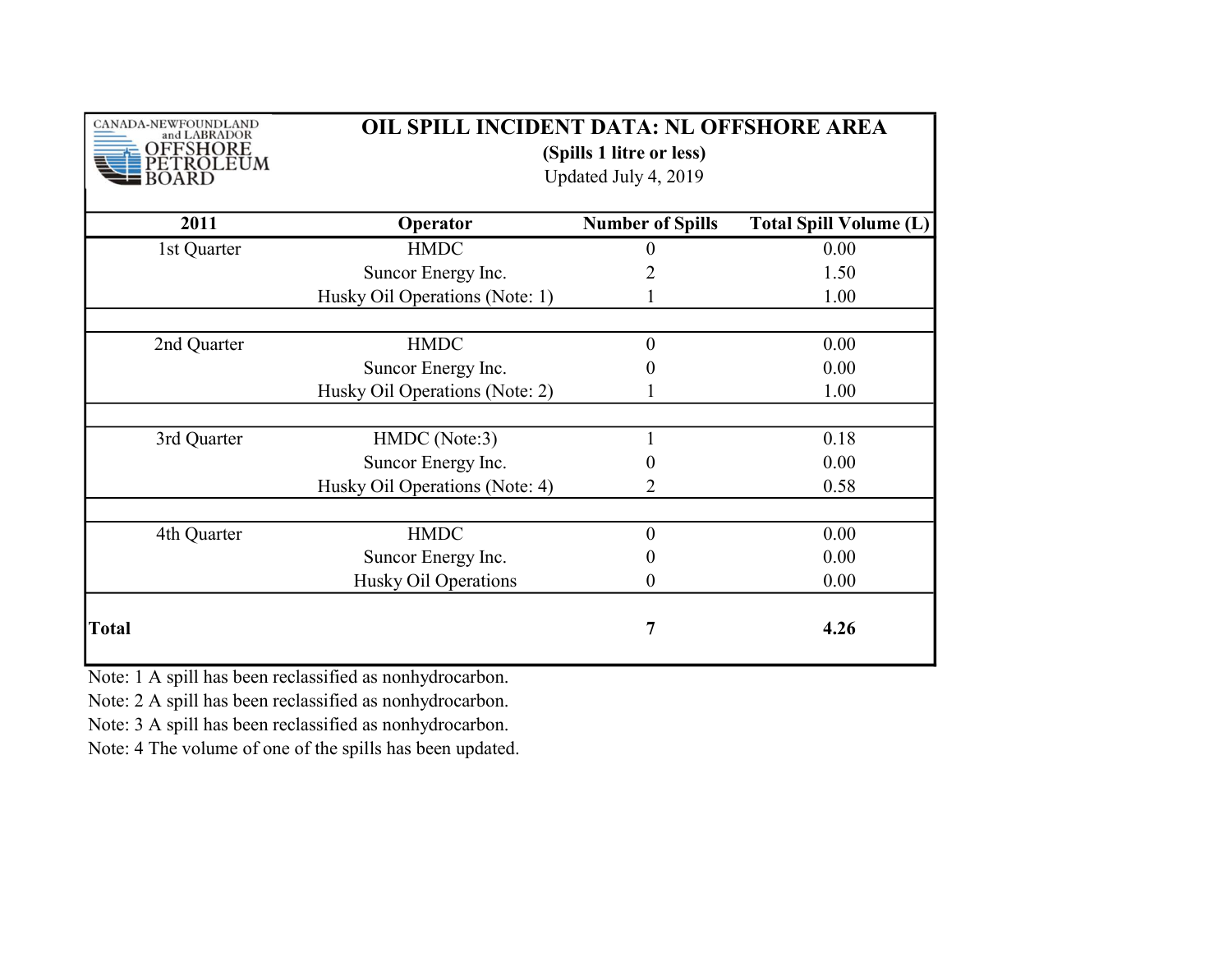| CANADA-NEWFOUNDLAND<br>and LABRADOR<br><b>SHORE</b> |                                    | OIL SPILL INCIDENT DATA: NL OFFSHORE AREA<br>(Spills 1 litre or less)<br>Updated August 13, 2013 |                               |  |
|-----------------------------------------------------|------------------------------------|--------------------------------------------------------------------------------------------------|-------------------------------|--|
| 2010                                                | Operator                           | <b>Number of Spills</b>                                                                          | <b>Total Spill Volume (L)</b> |  |
| 1st Quarter                                         | <b>HMDC</b>                        | $\boldsymbol{0}$                                                                                 | 0.00                          |  |
|                                                     | Suncor Energy Inc.                 | 2                                                                                                | 0.01                          |  |
|                                                     | Husky Oil Operations               | 0                                                                                                | 0.00                          |  |
|                                                     | ConocoPhillips Canada              | $\theta$                                                                                         | 0.00                          |  |
| 2nd Quarter                                         | <b>HMDC</b>                        | $\boldsymbol{0}$                                                                                 | 0.00                          |  |
|                                                     | Suncor Energy Inc. (Note: 1 and 2) | 3                                                                                                | 0.49                          |  |
|                                                     | Husky Oil Operations (Note: 3)     | 0                                                                                                | 0.00                          |  |
|                                                     | Chevron                            |                                                                                                  | 1.00                          |  |
|                                                     | ConocoPhillips                     |                                                                                                  | 0.14                          |  |
| 3rd Quarter                                         | <b>HMDC</b>                        | 5                                                                                                | 0.26                          |  |
|                                                     | Suncor Energy Inc.                 |                                                                                                  | 0.92                          |  |
|                                                     | Husky Oil Operations               |                                                                                                  | 0.49                          |  |
|                                                     |                                    |                                                                                                  |                               |  |
| 4th Quarter                                         | <b>HMDC</b>                        |                                                                                                  | 0.01                          |  |
|                                                     | Suncor Energy Inc.                 | 0                                                                                                | 0.00                          |  |
|                                                     | Husky Oil Operations               | $\theta$                                                                                         | 0.00                          |  |
| Total                                               |                                    | 15                                                                                               | 3.32                          |  |

Note: 1 Two sheens have been reclassified as spills

Note: 2 A spill has been reclassified as nonhydrocarbon.

Note: 3 A spill has been reclassified as nonhydrocarbon.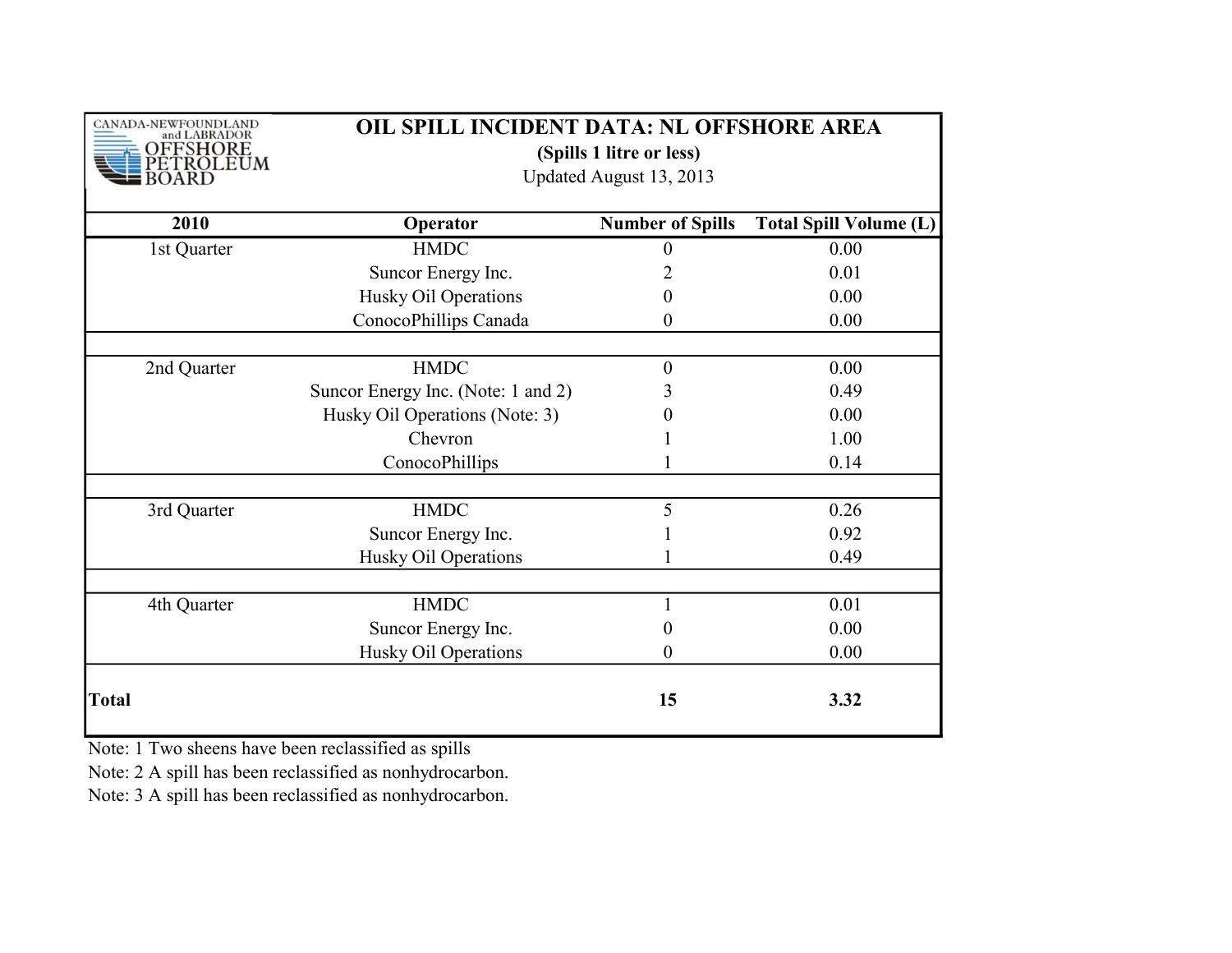| CANADA-NEWFOUNDLAND<br>and LABRADOR<br><b>SHORE</b> | OIL SPILL INCIDENT DATA: NL OFFSHORE AREA<br>(Spills 1 litre or less)<br>Updated August 13, 2013 |                         |                               |  |
|-----------------------------------------------------|--------------------------------------------------------------------------------------------------|-------------------------|-------------------------------|--|
| 2009                                                | Operator                                                                                         | <b>Number of Spills</b> | <b>Total Spill Volume (L)</b> |  |
| 1st Quarter                                         | <b>HMDC</b>                                                                                      | 3                       | 1.11                          |  |
|                                                     | Petro-Canada                                                                                     | 8                       | 1.16                          |  |
|                                                     | StatoilHydro                                                                                     |                         | 2.00                          |  |
|                                                     | Husky Oil Operations (Note: 3)                                                                   |                         | 0.02                          |  |
|                                                     |                                                                                                  |                         |                               |  |
| 2nd Quarter                                         | <b>HMDC</b>                                                                                      | $\overline{4}$          | 1.36                          |  |
|                                                     | Petro-Canada                                                                                     | 5                       | 1.23                          |  |
|                                                     | Husky Oil Operations                                                                             | 0                       | 0.00                          |  |
| 3rd Quarter                                         | <b>HMDC</b>                                                                                      | $\boldsymbol{0}$        | 0.00                          |  |
|                                                     | Suncor Energy Inc. (Note:1, 2)                                                                   | 3                       | 0.17                          |  |
|                                                     | Husky Oil Operations                                                                             |                         | 0.40                          |  |
| 4th Quarter                                         | <b>HMDC</b>                                                                                      | $\mathbf{0}$            | 0.00                          |  |
|                                                     | Suncor Energy Inc. (Note:1)                                                                      |                         | 1.00                          |  |
|                                                     | Husky Oil Operations                                                                             | 2                       | 0.70                          |  |
| <b>Total</b>                                        |                                                                                                  | 30                      | 9.15                          |  |

Note: 1 Suncor Energy Inc. is now the Operator of the Terra Nova FPSO as a result of its merger with Petro Canada Note: 2 Three Q3 Suncor incidents, previously categorized as spills, were since deemed to have been associated with authorized discharges and have been removed

Note: 3 A spill originally reported as hydrocarbon has been reclassified as nonhydrocarbon.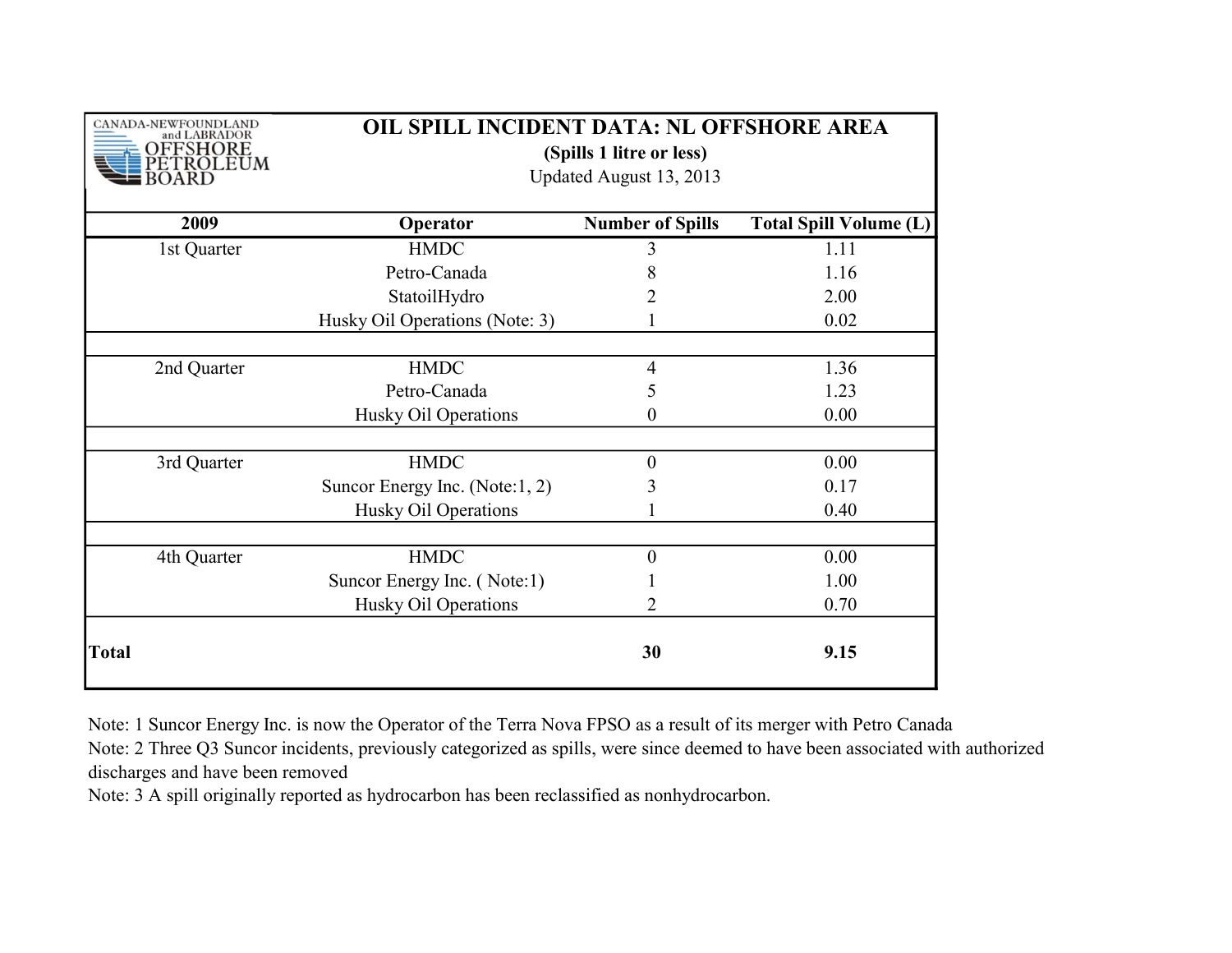| CANADA-NEWFOUNDLAND<br>and LABRADOR<br>OFFSHORE<br>ROLEUM | OIL SPILL INCIDENT DATA: NL OFFSHORE AREA<br>(Spills 1 litre or less)<br>Created November 6, 2009 |                         |                               |
|-----------------------------------------------------------|---------------------------------------------------------------------------------------------------|-------------------------|-------------------------------|
| 2008                                                      | Operator                                                                                          | <b>Number of Spills</b> | <b>Total Spill Volume (L)</b> |
| 1st Quarter                                               | <b>HMDC</b>                                                                                       | 0                       | 0.00                          |
|                                                           | Petro-Canada                                                                                      |                         | 0.01                          |
|                                                           | Husky Oil Operations                                                                              | 0                       | 0.00                          |
|                                                           |                                                                                                   |                         |                               |
| 2nd Quarter                                               | <b>HMDC</b>                                                                                       | $\overline{2}$          | 0.04                          |
|                                                           | Petro-Canada                                                                                      | 3                       | 0.13                          |
|                                                           | Husky Oil Operations                                                                              |                         | 1.00                          |
|                                                           |                                                                                                   |                         |                               |
| 3rd Quarter                                               | <b>HMDC</b>                                                                                       | $\overline{4}$          | 0.96                          |
|                                                           | Petro-Canada                                                                                      | 7                       | 1.46                          |
|                                                           | Husky Oil Operations                                                                              |                         | 0.21                          |
|                                                           |                                                                                                   |                         |                               |
| 4th Quarter                                               | <b>HMDC</b>                                                                                       | $\overline{0}$          | 0.00                          |
|                                                           | Petro-Canada                                                                                      | 3                       | 0.05                          |
|                                                           | Husky Oil Operations                                                                              |                         | 0.02                          |
| Total                                                     |                                                                                                   | 23                      | 3.89                          |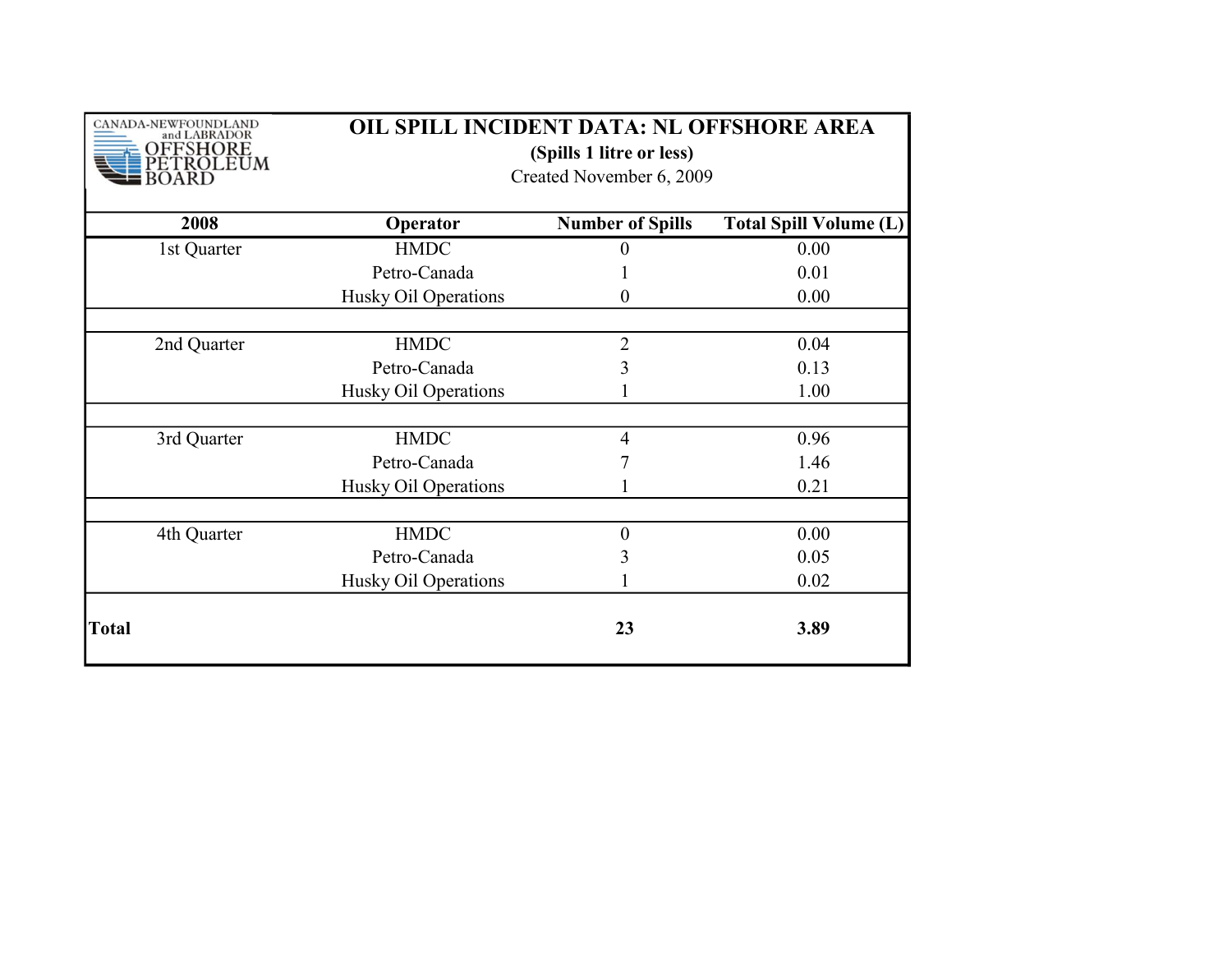| CANADA-NEWFOUNDLAND<br>and LABRADOR<br>FSHORE<br>ROLEUM | OIL SPILL INCIDENT DATA: NL OFFSHORE AREA<br>(Spills 1 litre or less)<br>Created December 31, 2007 |                         |                               |
|---------------------------------------------------------|----------------------------------------------------------------------------------------------------|-------------------------|-------------------------------|
| 2007                                                    | Operator                                                                                           | <b>Number of Spills</b> | <b>Total Spill Volume (L)</b> |
| 1st Quarter                                             | <b>HMDC</b>                                                                                        | 0                       | 0.00                          |
|                                                         | Petro-Canada                                                                                       | 9                       | 0.08                          |
|                                                         | Husky Oil Operations                                                                               | 0                       | 0.00                          |
|                                                         |                                                                                                    |                         |                               |
| 2nd Quarter                                             | <b>HMDC</b>                                                                                        |                         | 0.25                          |
|                                                         | Petro-Canada                                                                                       | 5                       | 0.13                          |
|                                                         | Husky Oil Operations                                                                               | 2                       | 0.60                          |
|                                                         |                                                                                                    |                         |                               |
| 3rd Quarter                                             | <b>HMDC</b>                                                                                        | $\overline{2}$          | 0.28                          |
|                                                         | Petro-Canada                                                                                       | 6                       | 0.47                          |
|                                                         | Husky Oil Operations                                                                               | 3                       | 1.72                          |
|                                                         | <b>HMDC</b>                                                                                        | $\theta$                | 0.00                          |
| 4th Quarter                                             |                                                                                                    |                         |                               |
|                                                         | Petro-Canada                                                                                       | 4                       | 0.05                          |
|                                                         | Husky Oil Operations                                                                               | 2                       | 0.70                          |
| Total                                                   |                                                                                                    | 34                      | 4.28                          |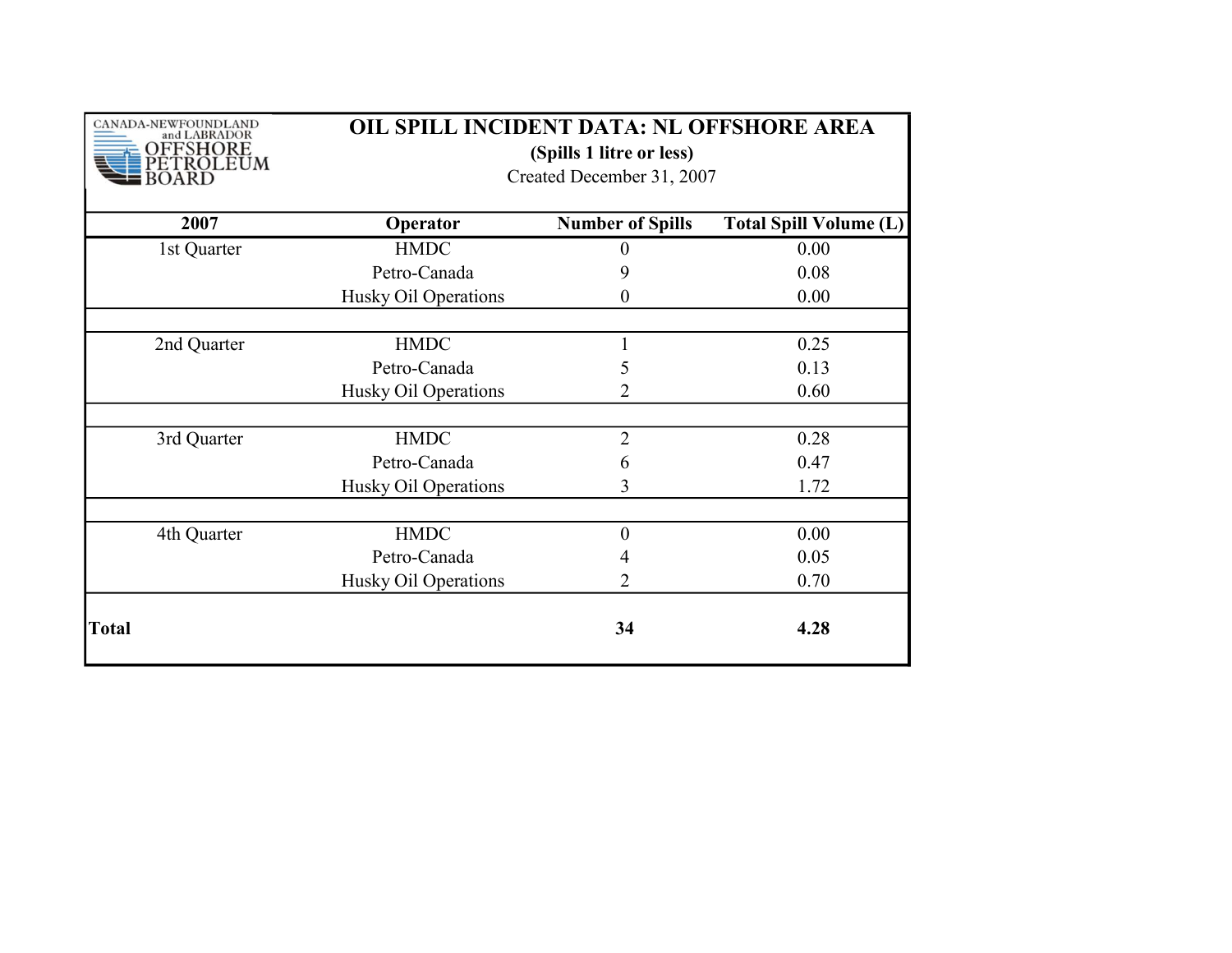| CANADA-NEWFOUNDLAND<br>and LABRADOR<br>FFSHORE<br>ROLEUM | OIL SPILL INCIDENT DATA: NL OFFSHORE AREA<br>(Spills 1 litre or less)<br>Updated June 18, 2007 |                         |                               |
|----------------------------------------------------------|------------------------------------------------------------------------------------------------|-------------------------|-------------------------------|
| 2006                                                     | Operator                                                                                       | <b>Number of Spills</b> | <b>Total Spill Volume (L)</b> |
| 1st Quarter                                              | <b>HMDC</b>                                                                                    |                         | 1.00                          |
|                                                          | Petro-Canada                                                                                   | 4                       | 1.33                          |
|                                                          | Husky Oil Operations                                                                           | 2                       | 0.65                          |
|                                                          |                                                                                                |                         |                               |
| 2nd Quarter                                              | <b>HMDC</b>                                                                                    | 3                       | 1.50                          |
|                                                          | Petro-Canada                                                                                   | 6                       | 0.83                          |
|                                                          | Husky Oil Operations                                                                           |                         | 0.50                          |
| 3rd Quarter                                              | <b>HMDC</b>                                                                                    | $\overline{4}$          | 1.76                          |
|                                                          | Petro-Canada                                                                                   | 0                       | 0.00                          |
|                                                          | Husky Oil Operations                                                                           |                         | 0.03                          |
|                                                          |                                                                                                |                         |                               |
| 4th Quarter                                              | <b>HMDC</b>                                                                                    | 1                       | 0.25                          |
|                                                          | Petro-Canada                                                                                   | 3                       | 0.98                          |
|                                                          | Husky Oil Operations                                                                           |                         | 0.41                          |
| <b>Total</b>                                             |                                                                                                | 27                      | 9.24                          |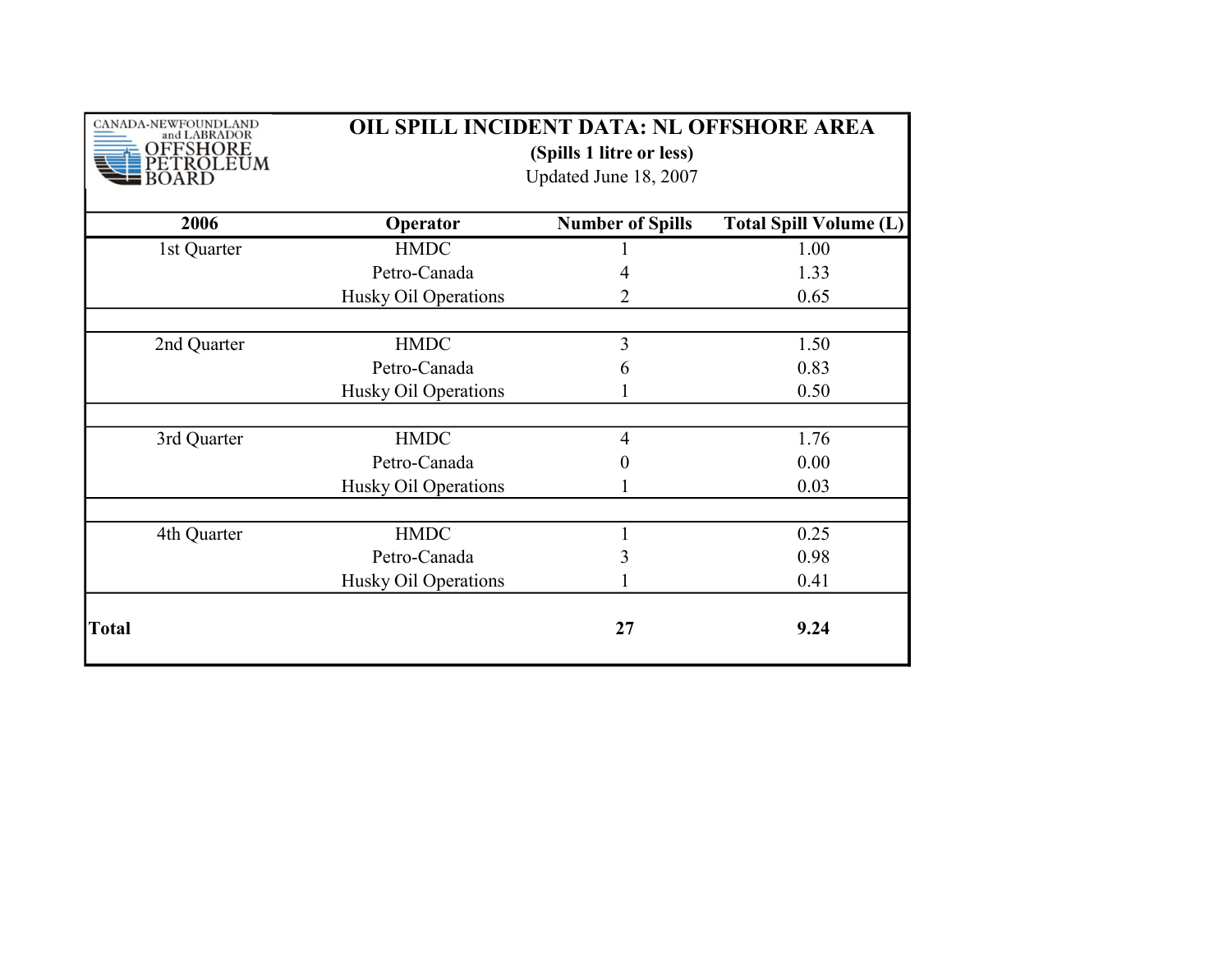| CANADA-NEWFOUNDLAND<br>and LABRADOR<br>FSHORE<br>ROLEUM | OIL SPILL INCIDENT DATA: NL OFFSHORE AREA<br>(Spills 1 litre or less)<br>Created October 30, 2006 |                         |                               |
|---------------------------------------------------------|---------------------------------------------------------------------------------------------------|-------------------------|-------------------------------|
| 2005                                                    | Operator                                                                                          | <b>Number of Spills</b> | <b>Total Spill Volume (L)</b> |
| 1st Quarter                                             | <b>HMDC</b>                                                                                       | 2                       | 1.25                          |
|                                                         | Petro-Canada                                                                                      |                         | 1.457                         |
|                                                         | Husky Oil Operations                                                                              | $\theta$                | $\boldsymbol{0}$              |
| 2nd Quarter                                             | <b>HMDC</b>                                                                                       | $\theta$                | $\mathbf{0}$                  |
|                                                         | Petro-Canada                                                                                      | 9                       | 2.868                         |
|                                                         | Husky Oil Operations                                                                              | 0                       | $\boldsymbol{0}$              |
|                                                         |                                                                                                   |                         |                               |
| 3rd Quarter                                             | <b>HMDC</b>                                                                                       |                         | 0.1                           |
|                                                         | Petro-Canada                                                                                      | 4                       | 1.064                         |
|                                                         | Husky Oil Operations                                                                              | 2                       | 1                             |
|                                                         |                                                                                                   |                         |                               |
| 4th Quarter                                             | <b>HMDC</b>                                                                                       | $\theta$                | $\theta$                      |
|                                                         | Petro-Canada                                                                                      | 3                       | 1.218                         |
|                                                         | Husky Oil Operations                                                                              | 0                       | $\boldsymbol{0}$              |
| Total                                                   |                                                                                                   | 28                      | 8.957                         |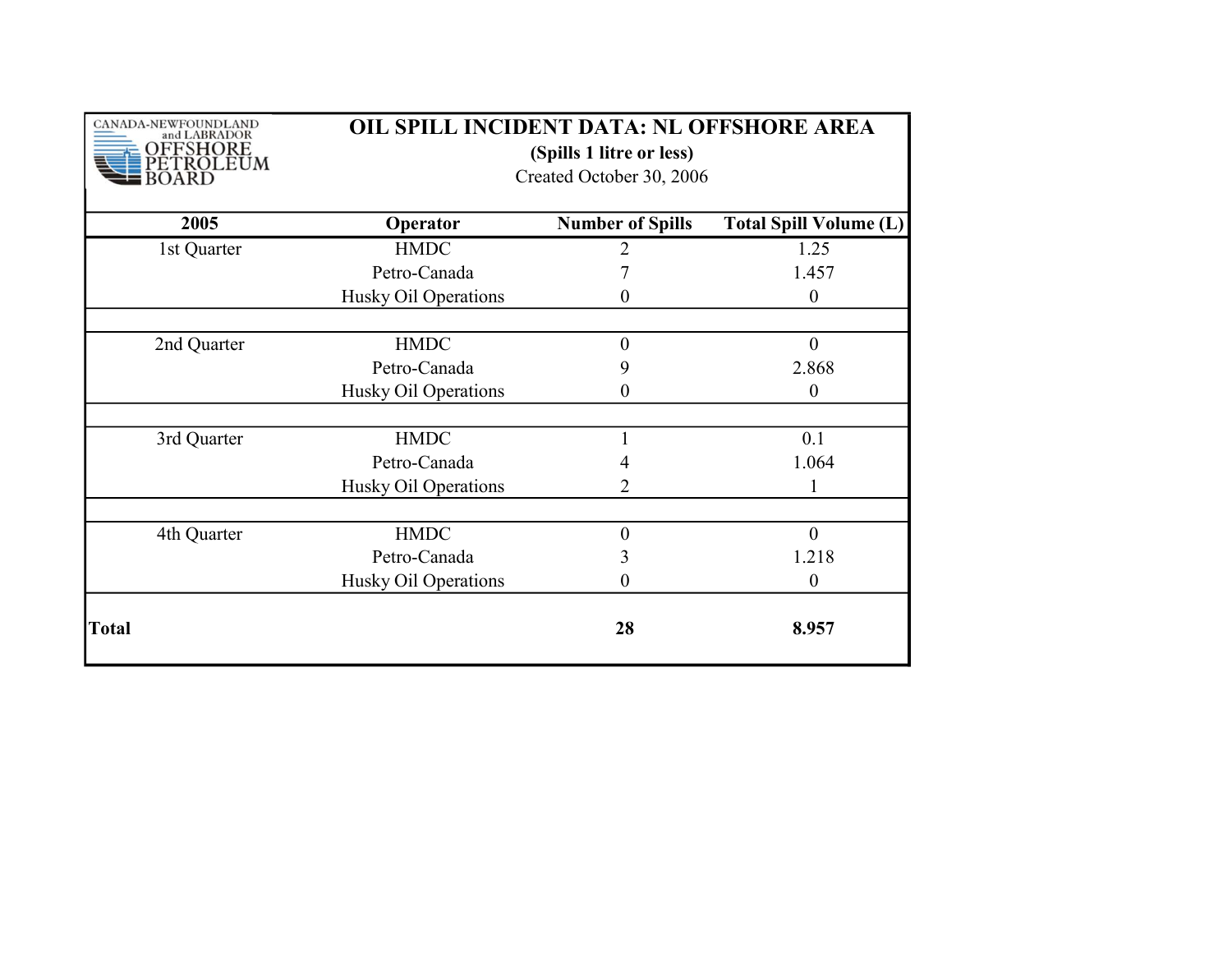| CANADA-NEWFOUNDLAND<br>and LABRADOR<br><b>FSHORE</b><br>ROLEUM | OIL SPILL INCIDENT DATA: NL OFFSHORE AREA<br>(Spills 1 litre or less)<br>Created October 30, 2006 |                         |                               |
|----------------------------------------------------------------|---------------------------------------------------------------------------------------------------|-------------------------|-------------------------------|
| 2004                                                           | Operator                                                                                          | <b>Number of Spills</b> | <b>Total Spill Volume (L)</b> |
| 1st Quarter                                                    | <b>HMDC</b>                                                                                       | 0                       | $\overline{0}$                |
|                                                                | Petro-Canada                                                                                      | 4                       | 2.13                          |
|                                                                | Husky Oil Operations                                                                              | 0                       | $\overline{0}$                |
|                                                                |                                                                                                   |                         |                               |
| 2nd Quarter                                                    | <b>HMDC</b>                                                                                       | $\theta$                | $\theta$                      |
|                                                                | Petro-Canada                                                                                      | 10                      | 3.114                         |
|                                                                | Husky Oil Operations                                                                              | 0                       | $\boldsymbol{0}$              |
|                                                                |                                                                                                   |                         |                               |
| 3rd Quarter                                                    | <b>HMDC</b>                                                                                       | $\overline{0}$          | $\mathbf{0}$                  |
|                                                                | Petro-Canada                                                                                      | 6                       | 1.48                          |
|                                                                | Husky Oil Operations                                                                              |                         | 0.5                           |
|                                                                |                                                                                                   |                         |                               |
| 4th Quarter                                                    | <b>HMDC</b>                                                                                       |                         | 0.25                          |
|                                                                | Petro-Canada                                                                                      | 8                       | 1.496                         |
|                                                                | Husky Oil Operations                                                                              | 0                       | $\boldsymbol{0}$              |
| Total                                                          |                                                                                                   | 30                      | 8.97                          |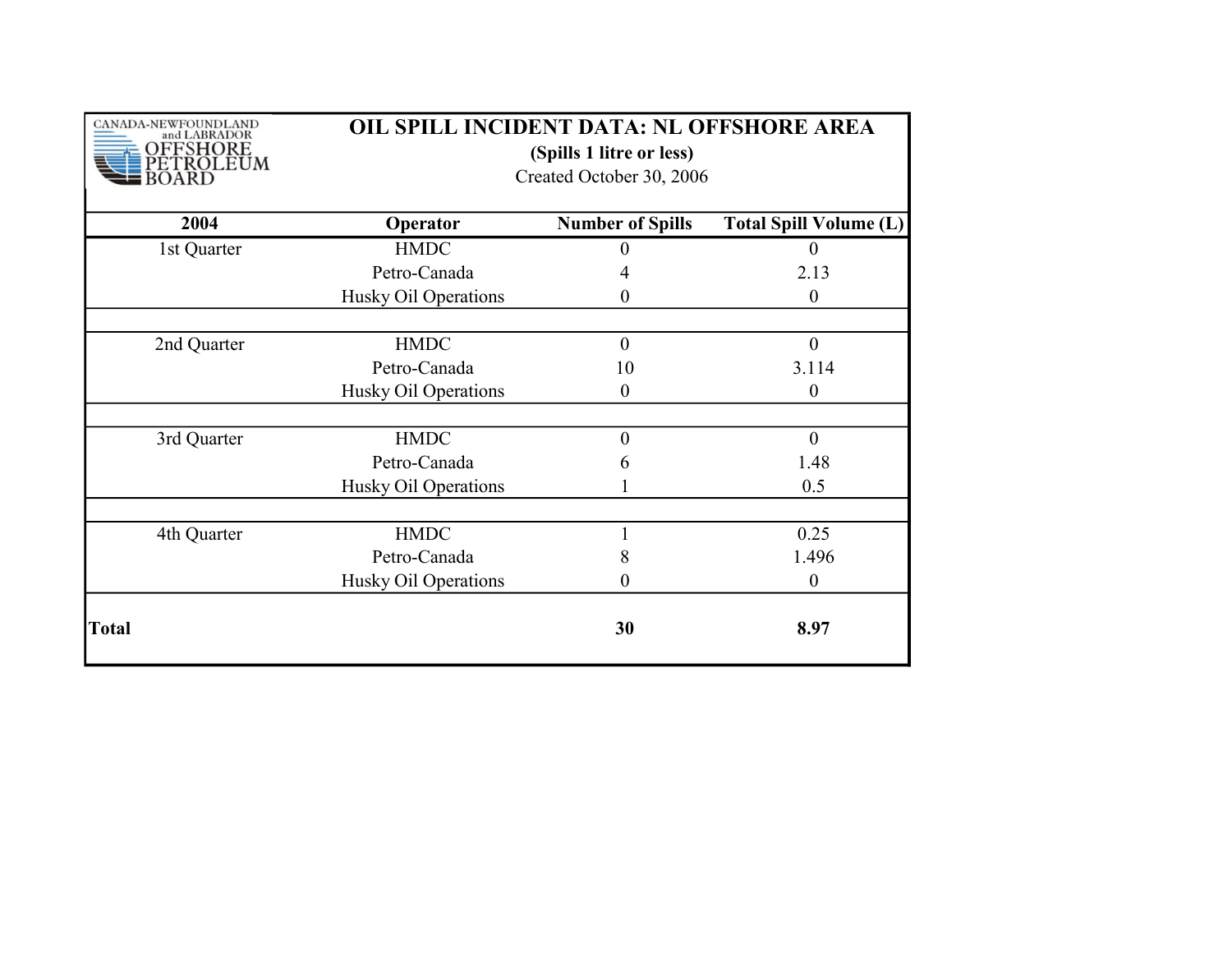| CANADA-NEWFOUNDLAND<br>and LABRADOR<br>FSHORE<br>ROLEUM | OIL SPILL INCIDENT DATA: NL OFFSHORE AREA<br>(Spills 1 litre or less)<br>Created October 30, 2006 |                         |                               |
|---------------------------------------------------------|---------------------------------------------------------------------------------------------------|-------------------------|-------------------------------|
| 2003                                                    | Operator                                                                                          | <b>Number of Spills</b> | <b>Total Spill Volume (L)</b> |
| 1st Quarter                                             | <b>HMDC</b>                                                                                       | 0                       | $\theta$                      |
|                                                         | Petro-Canada                                                                                      | 2                       | 0.22                          |
|                                                         | Husky Oil Operations                                                                              | $\theta$                | $\overline{0}$                |
|                                                         |                                                                                                   |                         |                               |
| 2nd Quarter                                             | <b>HMDC</b>                                                                                       |                         | 0.6                           |
|                                                         | Petro-Canada                                                                                      |                         | 0.005                         |
|                                                         | Husky Oil Operations                                                                              | 0                       | $\boldsymbol{0}$              |
| 3rd Quarter                                             | <b>HMDC</b>                                                                                       | $\overline{0}$          | $\mathbf{0}$                  |
|                                                         | Petro-Canada                                                                                      | 3                       | 0.95                          |
|                                                         | Husky Oil Operations                                                                              | 0                       | $\overline{0}$                |
|                                                         |                                                                                                   |                         |                               |
| 4th Quarter                                             | <b>HMDC</b>                                                                                       |                         | 0.5                           |
|                                                         | Petro-Canada                                                                                      |                         | 0.2                           |
|                                                         | Husky Oil Operations                                                                              | $\theta$                | $\boldsymbol{0}$              |
| Total                                                   |                                                                                                   | 9                       | 2.475                         |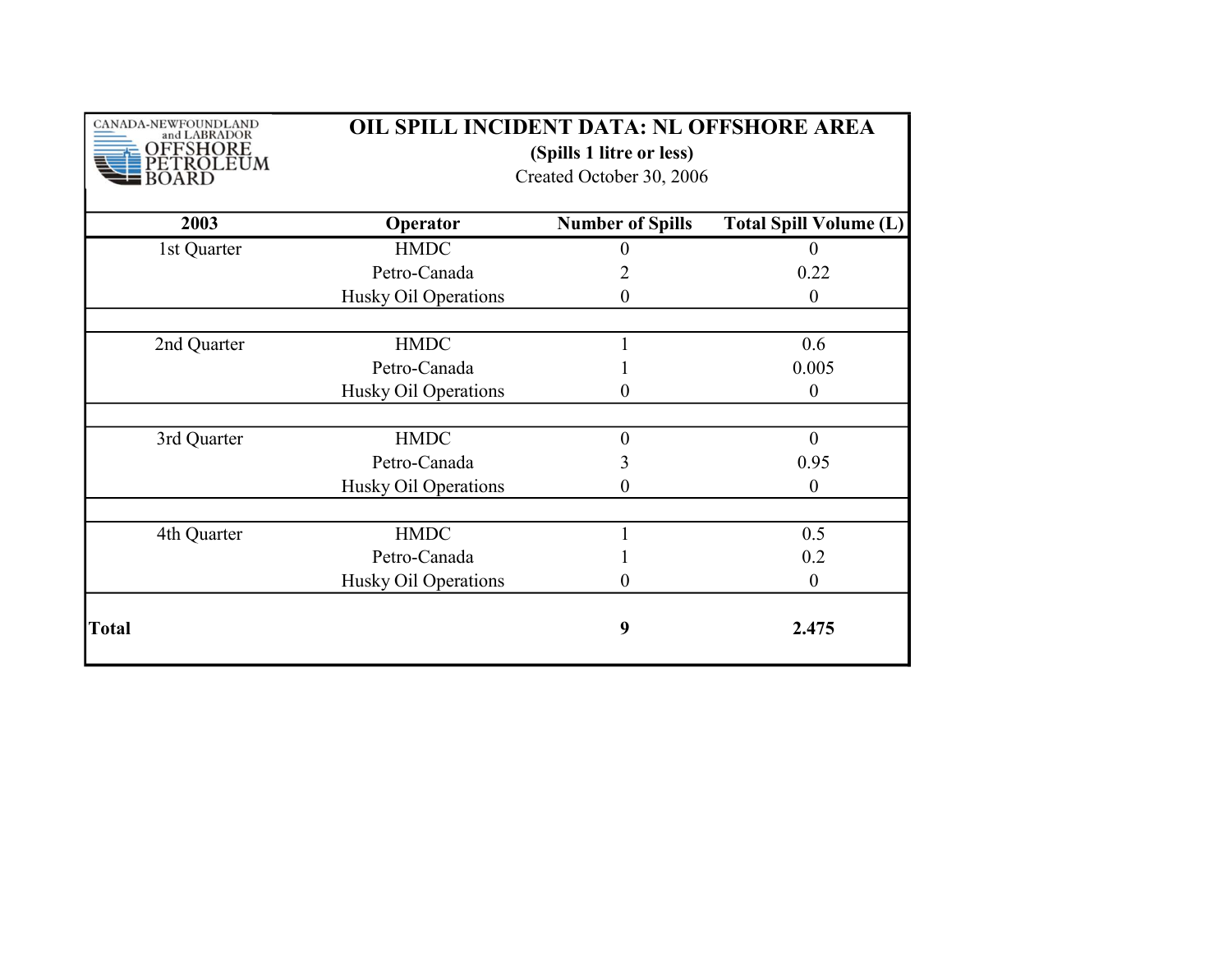| CANADA-NEWFOUNDLAND<br>and LABRADOR<br>FSHORE<br>OLEUM | OIL SPILL INCIDENT DATA: NL OFFSHORE AREA<br>(Spills 1 litre or less)<br>Created October 30, 2006 |                         |                               |
|--------------------------------------------------------|---------------------------------------------------------------------------------------------------|-------------------------|-------------------------------|
| 2002                                                   | Operator                                                                                          | <b>Number of Spills</b> | <b>Total Spill Volume (L)</b> |
| 1st Quarter                                            | <b>HMDC</b>                                                                                       |                         |                               |
|                                                        | Petro-Canada                                                                                      | 6                       | 0.491                         |
|                                                        | Husky Oil Operations                                                                              | $\theta$                | $\boldsymbol{0}$              |
| 2nd Quarter                                            | <b>HMDC</b>                                                                                       |                         | 0.5                           |
|                                                        | Petro-Canada                                                                                      | 8                       | 1.47                          |
|                                                        | Husky Oil Operations                                                                              | 0                       | $\theta$                      |
| 3rd Quarter                                            | <b>HMDC</b>                                                                                       |                         | 0.3                           |
|                                                        | Petro-Canada                                                                                      |                         | 0.44                          |
|                                                        | Husky Oil Operations                                                                              | 0                       | $\theta$                      |
| 4th Quarter                                            | <b>HMDC</b>                                                                                       |                         |                               |
|                                                        | Petro-Canada                                                                                      |                         |                               |
|                                                        | Husky Oil Operations                                                                              | $\theta$                | 0                             |
| Total                                                  |                                                                                                   | 19                      | 5.201                         |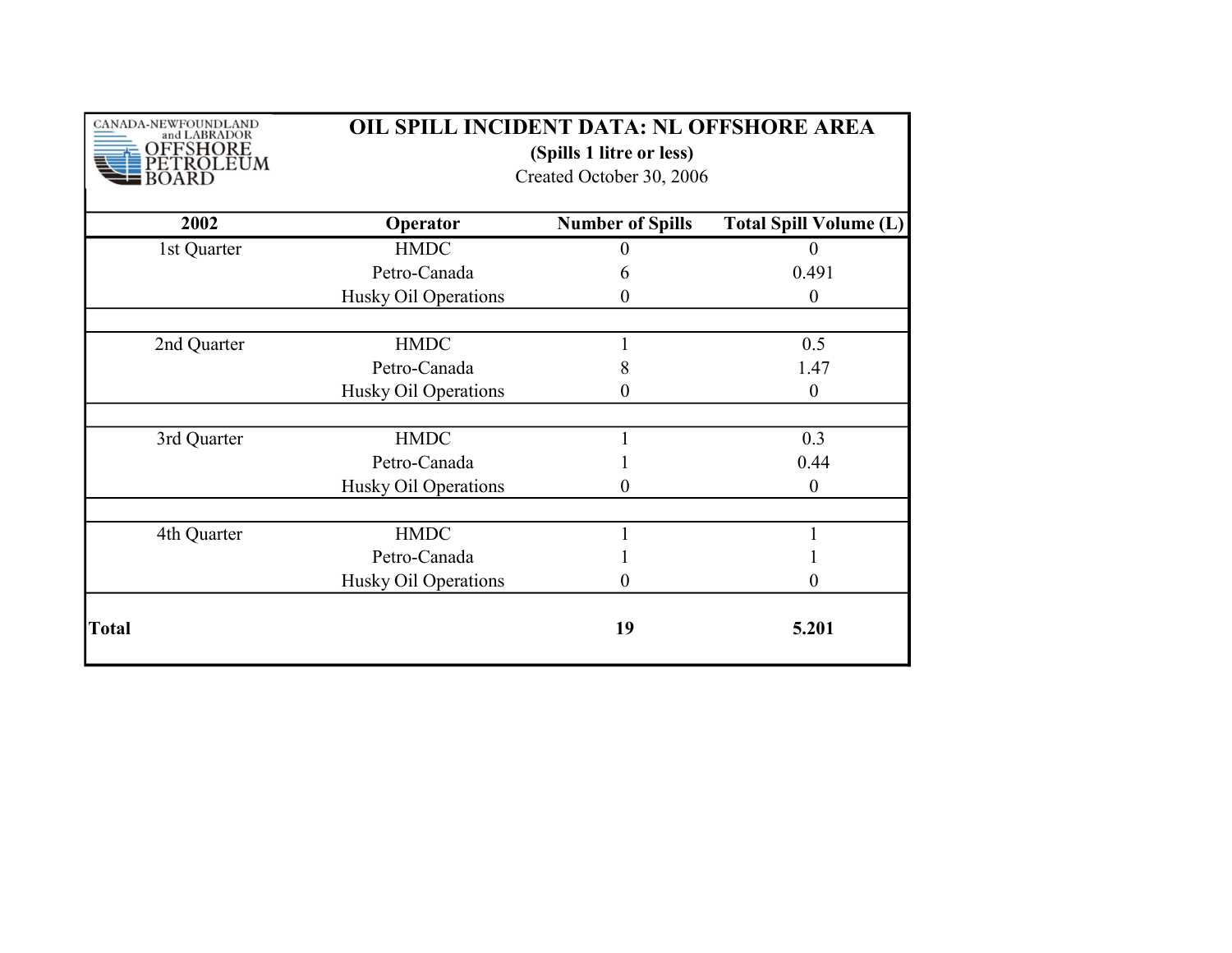| CANADA-NEWFOUNDLAND<br>and LABRADOR<br>FSHORE<br>ROLEUM | OIL SPILL INCIDENT DATA: NL OFFSHORE AREA<br>(Spills 1 litre or less)<br>Updated June 18, 2007 |                         |                               |
|---------------------------------------------------------|------------------------------------------------------------------------------------------------|-------------------------|-------------------------------|
| 2001                                                    | Operator                                                                                       | <b>Number of Spills</b> | <b>Total Spill Volume (L)</b> |
| 1st Quarter                                             | <b>HMDC</b>                                                                                    |                         |                               |
|                                                         | Petro-Canada                                                                                   |                         |                               |
|                                                         | Husky Oil Operations                                                                           | $\theta$                | $\theta$                      |
|                                                         |                                                                                                |                         |                               |
| 2nd Quarter                                             | <b>HMDC</b>                                                                                    | $\Omega$                | $\overline{0}$                |
|                                                         | Petro-Canada                                                                                   |                         |                               |
|                                                         | Husky Oil Operations                                                                           | 0                       | 0                             |
| 3rd Quarter                                             | <b>HMDC</b>                                                                                    |                         | 0.3                           |
|                                                         | Petro-Canada                                                                                   | 2                       | 1.7                           |
|                                                         | Husky Oil Operations                                                                           | 0                       | $\theta$                      |
|                                                         |                                                                                                |                         |                               |
| 4th Quarter                                             | <b>HMDC</b>                                                                                    |                         | 0.12                          |
|                                                         | Petro-Canada                                                                                   |                         | 0.092                         |
|                                                         | Husky Oil Operations                                                                           | 0                       | $\boldsymbol{0}$              |
| Total                                                   |                                                                                                | 8                       | 4.212                         |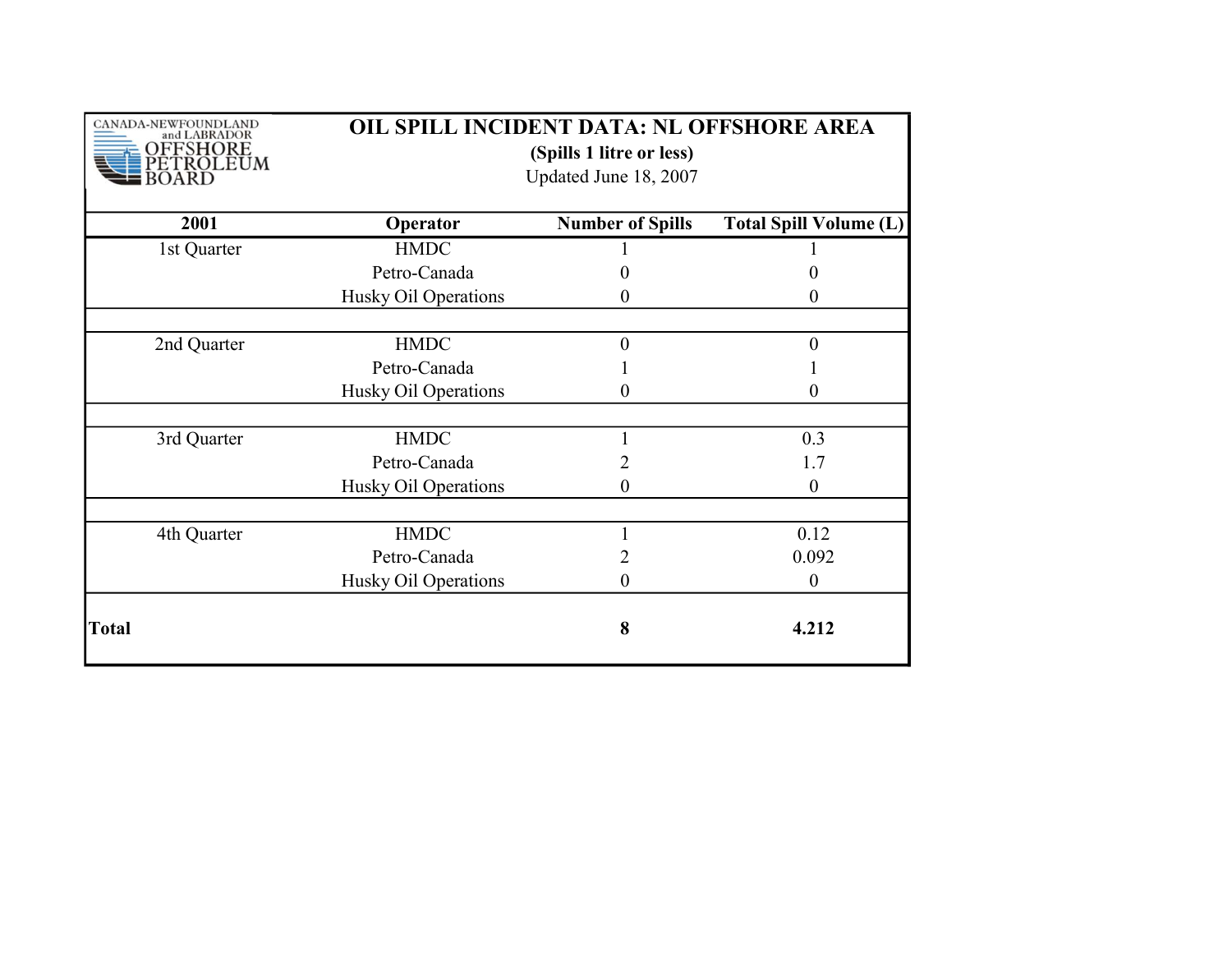| CANADA-NEWFOUNDLAND<br>and LABRADOR<br>- SHORE<br>OLEUM | OIL SPILL INCIDENT DATA: NL OFFSHORE AREA<br>(Spills 1 litre or less)<br>Created October 30, 2006 |                         |                               |  |
|---------------------------------------------------------|---------------------------------------------------------------------------------------------------|-------------------------|-------------------------------|--|
| 2000                                                    | Operator                                                                                          | <b>Number of Spills</b> | <b>Total Spill Volume (L)</b> |  |
| 1st Quarter                                             | <b>HMDC</b>                                                                                       |                         |                               |  |
|                                                         | Petro-Canada                                                                                      |                         |                               |  |
|                                                         | Husky Oil Operations                                                                              | 0                       | 0                             |  |
| 2nd Quarter                                             | <b>HMDC</b>                                                                                       |                         | 0.1                           |  |
|                                                         | Petro-Canada                                                                                      |                         |                               |  |
|                                                         | Husky Oil Operations                                                                              | 0                       | 0                             |  |
| 3rd Quarter                                             | <b>HMDC</b>                                                                                       | 0                       | 0                             |  |
|                                                         | Petro-Canada                                                                                      | 0                       |                               |  |
|                                                         | Husky Oil Operations                                                                              | 0                       | 0                             |  |
| 4th Quarter                                             | <b>HMDC</b>                                                                                       | $\theta$                | 0                             |  |
|                                                         | Petro-Canada                                                                                      |                         |                               |  |
|                                                         | Husky Oil Operations                                                                              | 0                       | $\theta$                      |  |
| <b>Total</b>                                            |                                                                                                   | 2                       | 1.1                           |  |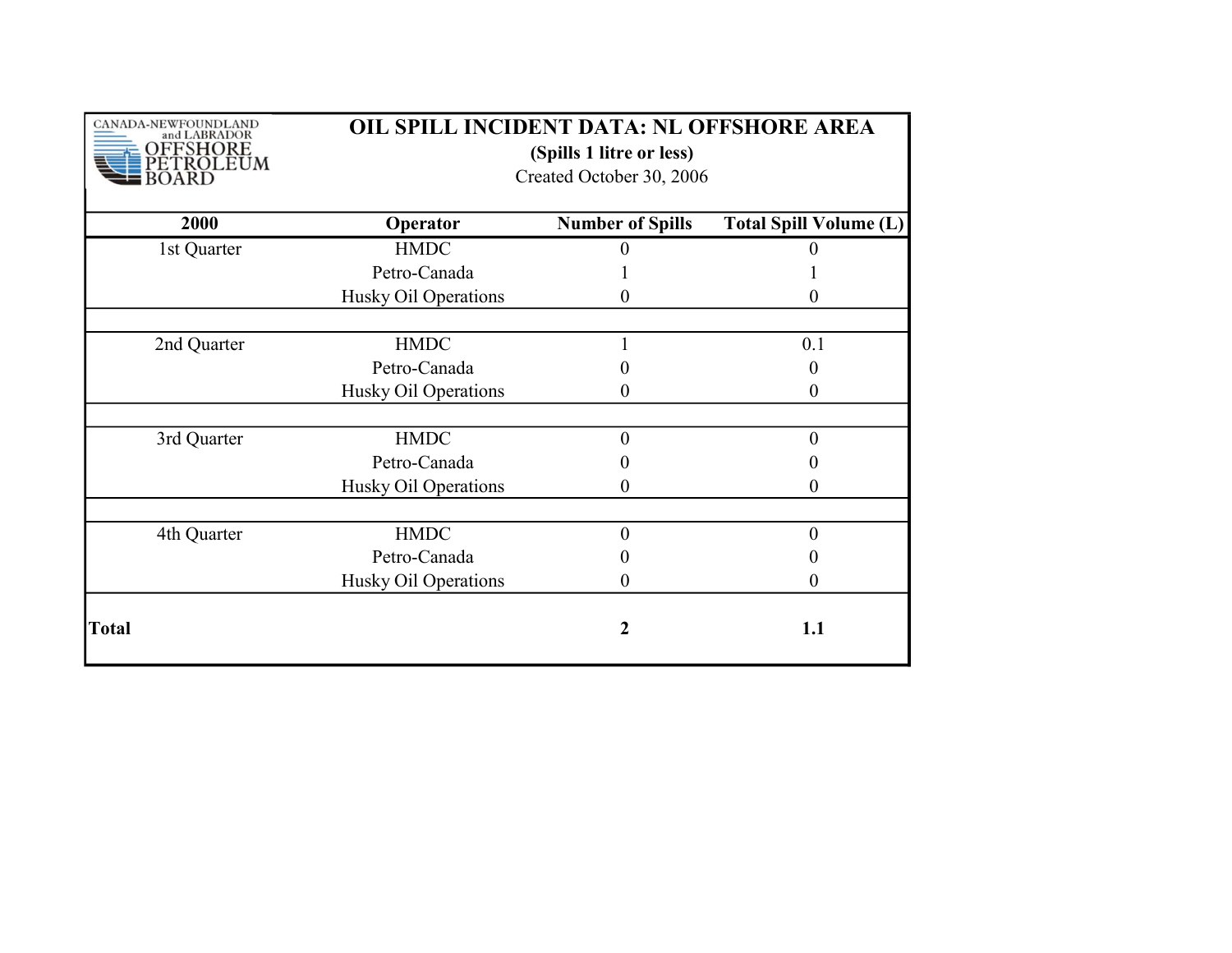| CANADA-NEWFOUNDLAND<br>and LABRADOR<br>FSHORE<br>ROLEUM | OIL SPILL INCIDENT DATA: NL OFFSHORE AREA<br>(Spills 1 litre or less)<br>Updated June 18, 2007 |                         |                               |
|---------------------------------------------------------|------------------------------------------------------------------------------------------------|-------------------------|-------------------------------|
| 1999                                                    | Operator                                                                                       | <b>Number of Spills</b> | <b>Total Spill Volume (L)</b> |
| 1st Quarter                                             | <b>HMDC</b>                                                                                    | 3                       | 1.6                           |
|                                                         | Petro-Canada                                                                                   | 0                       | $\theta$                      |
|                                                         | Husky Oil Operations                                                                           | $_{0}$                  | $\boldsymbol{0}$              |
| 2nd Quarter                                             | <b>HMDC</b>                                                                                    | 3                       | 2.5                           |
|                                                         | Petro-Canada                                                                                   | 0                       | $\overline{0}$                |
|                                                         | Husky Oil Operations                                                                           |                         | 0.02                          |
|                                                         |                                                                                                |                         |                               |
| 3rd Quarter                                             | <b>HMDC</b>                                                                                    | $\theta$                | $\boldsymbol{0}$              |
|                                                         | Petro-Canada                                                                                   |                         | $\theta$                      |
|                                                         | Husky Oil Operations                                                                           |                         | 0.5                           |
|                                                         |                                                                                                |                         |                               |
| 4th Quarter                                             | <b>HMDC</b>                                                                                    |                         | 0.1                           |
|                                                         | Petro-Canada                                                                                   |                         | 0                             |
|                                                         | Husky Oil Operations                                                                           | 0                       | $\boldsymbol{0}$              |
| Total                                                   |                                                                                                | 9                       | 4.72                          |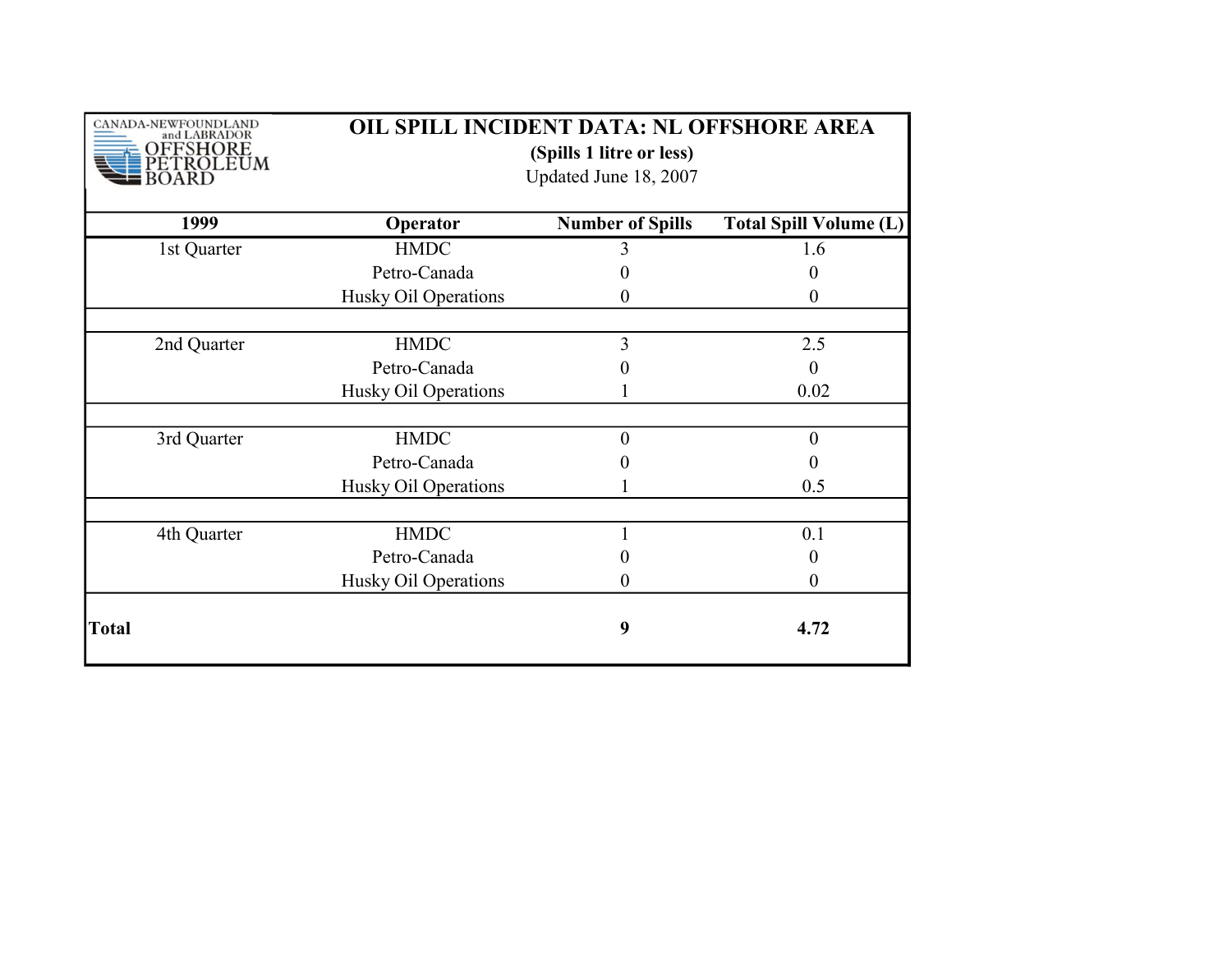| CANADA-NEWFOUNDLAND<br>and LABRADOR<br>FSHORE<br><b>ROLEUM</b> | OIL SPILL INCIDENT DATA: NL OFFSHORE AREA<br>(Spills 1 litre or less)<br>Updated June 18, 2007 |                         |                               |
|----------------------------------------------------------------|------------------------------------------------------------------------------------------------|-------------------------|-------------------------------|
| 1998                                                           | Operator                                                                                       | <b>Number of Spills</b> | <b>Total Spill Volume (L)</b> |
| 1st Quarter                                                    | <b>HMDC</b>                                                                                    |                         |                               |
|                                                                | Petro-Canada                                                                                   |                         |                               |
|                                                                | Husky Oil Operations                                                                           | $\theta$                | $\theta$                      |
|                                                                |                                                                                                |                         |                               |
| 2nd Quarter                                                    | <b>HMDC</b>                                                                                    |                         | 0.1                           |
|                                                                | Petro-Canada                                                                                   |                         | 0                             |
|                                                                | Husky Oil Operations                                                                           | 0                       | 0                             |
|                                                                |                                                                                                |                         |                               |
| 3rd Quarter                                                    | <b>HMDC</b>                                                                                    | $\theta$                | $\boldsymbol{0}$              |
|                                                                | Petro-Canada                                                                                   |                         | 0                             |
|                                                                | Husky Oil Operations                                                                           | 0                       | 0                             |
|                                                                |                                                                                                |                         |                               |
| 4th Quarter                                                    | <b>HMDC</b>                                                                                    | $\overline{2}$          | 1.5                           |
|                                                                | Petro-Canada                                                                                   | 0                       | 0                             |
|                                                                | Husky Oil Operations                                                                           | $\theta$                | $\boldsymbol{0}$              |
| <b>Total</b>                                                   |                                                                                                | 3                       | 1.6                           |